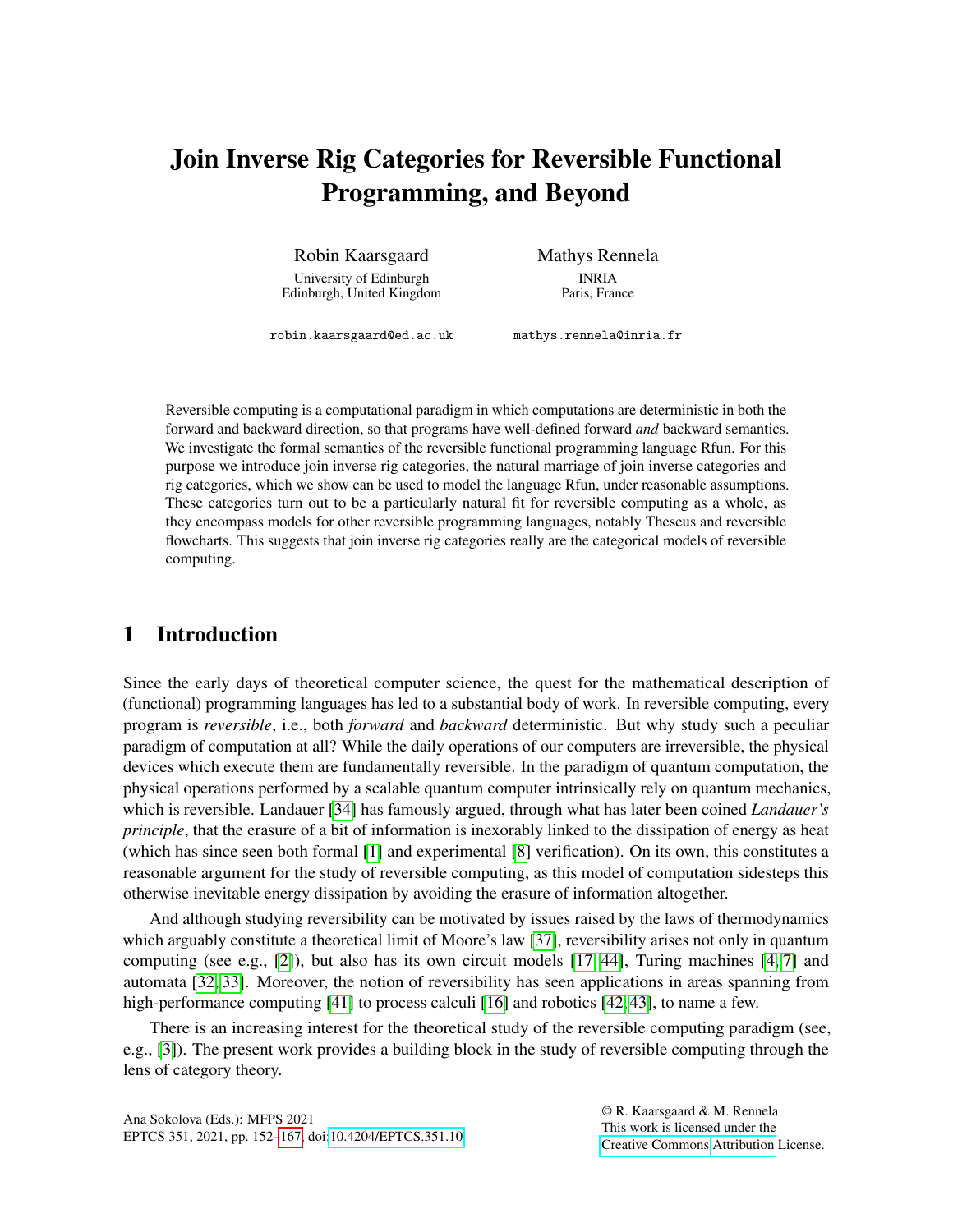#### 1.1 Reversible programming primer

Almost all programming languages in use today (with some notable exceptions) guarantee that programs are *forward deterministic* (or simply *deterministic*), in the sense that any current computation state uniquely determines the next computation state. Few such languages, however, guarantee that programs are *backward deterministic*, i.e. that any current computation state uniquely determines the *previous* computation state. For example, assigning a constant value to a variable in an imperative programming language is forward deterministic, but not backward deterministic (as one generally has no way of determining the value stored in the variable prior to this assignment).



Programming languages which guarantee both forward and backward determinism of programs are called *reversible*. Though there are numerous examples of such reversible programming languages (see, *e.g.*, [\[27,](#page-14-3) [46\]](#page-15-8)), we focus here on the reversible functional programming language Rfun [\[45\]](#page-15-9).

Rfun is an untyped reversible functional programming language (see an example program, com-puting Fibonacci pairs, to the right, due to [\[45\]](#page-15-9))  $P$ similar in style to the Lisp family of programming languages. As a consequence of reversibility, all functions in Rfun are *partial injections*, *i.e.*, whenever some function *f* is defined at points *x* and *y*,  $f(x) = f(y)$  implies  $x = y$ . Being untyped, values in Rfun come in the form of Lisp-style symbols and constructors.

Pattern matching and variable binding is supported by means of (slightly restricted) forms of case expressions and let bindings, and iteration by means of general recursion. These restriction ensure, essentially, that the inverse of a case expression is also a case expression.

In order to guarantee backward determinism (and consequently reversibility), Rfun imposes a few restrictions on function definitions not usually present in irreversible functional programming lan-

plus 
$$
\langle x, y \rangle \triangleq
$$
 case y of  
\n
$$
Z \rightarrow [\langle x \rangle]
$$
\n
$$
S(u) \rightarrow \text{let } \langle x', u' \rangle = \text{plus } \langle x, u \rangle \text{ in}
$$
\n
$$
\langle x', S(u') \rangle
$$
\n
$$
\text{fib } n \triangleq \text{case } n \text{ of}
$$
\n
$$
Z \rightarrow \langle S(Z), S(Z) \rangle
$$
\n
$$
S(m) \rightarrow \text{let } \langle x, y \rangle = \text{fib } m \text{ in}
$$
\n
$$
\text{let } z = \text{plus } \langle y, x \rangle \text{ in } z
$$

$$
plus^{-1} z \triangleq \text{case } z \text{ of}
$$
  

$$
\langle x \rangle \rangle \rightarrow \langle x, Z \rangle
$$
  

$$
\langle x', S(u') \rangle \rightarrow \text{let } \langle x, u \rangle = plus^{-1} \langle x', u' \rangle \text{ in}
$$
  

$$
\langle x, S(u) \rangle
$$

$$
fib^{-1} z \triangleq \text{case } z \text{ of}
$$
  
\n
$$
\langle S(Z), S(Z) \rangle \rightarrow Z
$$
  
\n
$$
z' \rightarrow \text{let } \langle y, x \rangle = plus^{-1} z' \text{ in}
$$
  
\nlet  $m = fib^{-1} \langle x, y \rangle \text{ in } S(m)$ 

guages. Firstly, while a given variable may only appear once in a pattern (as is also the case in, *e.g.*, Haskell and the ML family), it must also occur exactly once in the body. Secondly, the result of a function call must be bound in a let binder before use. Thirdly, the leaf expression of any branch in a case expression must not match *any* leaf expression in a branch preceding it: This is known as the *symmetric first-match policy*, and guarantees that case-expressions can be evaluated normally (i.e., in prioritised order from top to bottom) without impacting reversibility.

Together, these three restrictions guarantee reversibility. One might wonder whether these hinder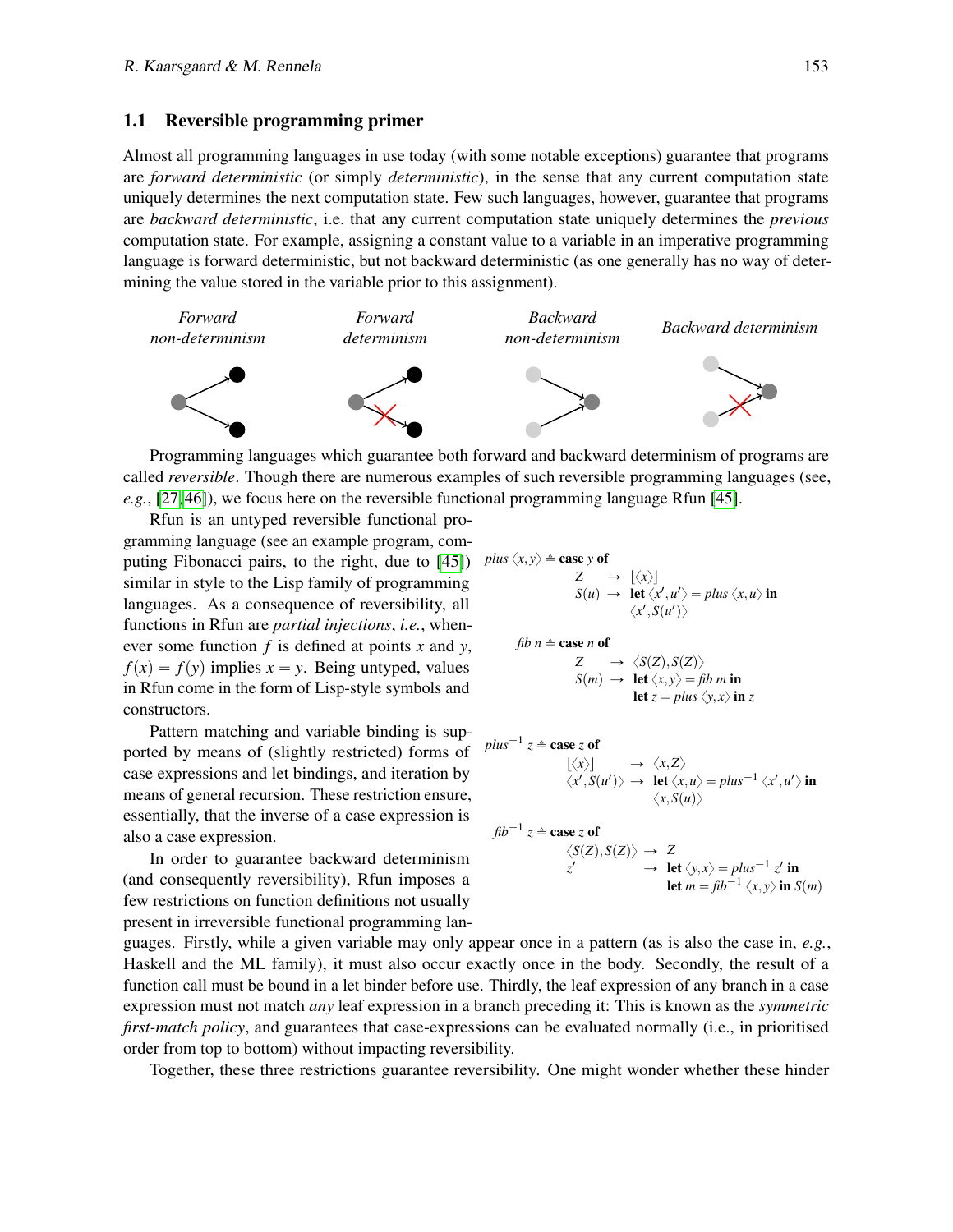expressivity too much; fortunately, this is not so, as Rfun is r-Turing complete [\[45\]](#page-15-9), that is: Rfun can simulate any reversible Turing machine [\[7\]](#page-13-4).

Another peculiarity of Rfun has to do with duplication of values. Even though values *can* be (de)duplicated reversibly, the linear use policy on variables hinders this. To allow for (de)duplication of values, a special *duplication/equality* operator  $|\cdot|$  is introduced (see Figure [1\)](#page-2-0). Note that this operator can be used both as a value and as a pattern; in the former use case, it is used to (de)duplicate values, and in the latter, to test whether values are identical.

As a reversible programming language, Rfun has the property that it is syntactically closed under inverses. That is to say, if  $p$  is an Rfun program, there exists another Rfun program  $p'$  such that  $p'$ computes the semantic inverse of *p*. This is witnessed by a *program inverter* [\[45\]](#page-15-9). For example, the inverses of the addition and Fibonacci pair functions shown earlier are given above.

#### 1.2 Join inverse category theory

In Section [2,](#page-3-0) we focus on categorical structures in which one can conveniently model the mathematical foundations of reversible computing. A brainchild of Cockett & Lack [\[12,](#page-14-4) [13,](#page-14-5) [15\]](#page-14-6), restriction categories are categories with an abstract notion of partiality, associating to each morphism  $f : A \rightarrow B$  a "partial identity"  $\overline{f} : A \rightarrow A$  satisfying  $f \circ \overline{f} = f$  and other axioms. In particular, this gives rise to *partial isomorphisms*, which are morphisms

<span id="page-2-0"></span>
$$
\begin{aligned}\n\lfloor \langle x \rangle \rfloor &= \langle x, x \rangle \\
\lfloor \langle x, y \rangle \rfloor &= \begin{cases}\n\langle x \rangle & \text{if } x = y \\
\langle x, y \rangle & \text{if } x \neq y\n\end{cases}\n\end{aligned}
$$

Figure 1: The operator  $|\cdot|$ .

 $f : A \to B$  associated with partial inverses  $f^{\dagger} : B \to A$  such that  $f^{\dagger} \circ f = \overline{f}$  and  $f \circ f^{\dagger} = f^{\dagger}$ . In this context, a *total* map is a morphism  $f : A \rightarrow B$  such that  $\overline{f}$  is the identity on A.

A restriction category in which all morphisms are partial isomorphisms is called an *inverse category*. Such categories have been considered by the semigroup community for decades [\[24,](#page-14-7) [31,](#page-14-8) [35\]](#page-15-10), though they have more recently been rediscovered in the framework of restriction category theory, and considered as models of reversible computing [\[5,](#page-13-6) [18,](#page-14-9) [21,](#page-14-10) [28\]](#page-14-11). The category PInj of sets and partial injections is the canonical example of an inverse category. In fact, every (locally small) inverse category can be faithfully embedded in it [\[12,](#page-14-4) [22\]](#page-14-12).

In line with [\[5\]](#page-13-6), we focus here on a particular class of domain-theoretic inverse categories, namely join inverse categories. Informally, join inverse categories are inverse categories in which joins (i.e. least upper bounds) of morphisms exist in such a way that the partial identity of a join is the join of the partial identities, among with other coherence axioms.

In this setting, join inverse rig categories are join inverse categories equipped with monoidal products  $X \otimes Y$  and monoidal sums  $X \oplus Y$  for every pair of objects *X* and *Y*, together with a isomorphisms which distribute products over sums and annihilate products with the additive unit, subject to preservation of joins and the usual coherence laws of rig categories. Every inverse category embeds in such a join inverse rig category via Wagner-Preston (see also Theorem [3.5\)](#page-6-0).

### 1.3 Categorical models of reversible computing

The present work is predominantly concerned with the axiomatization of categorical models of reversible computing, following similar approaches based on presheaf-theoretic models, in the semantics of quantum computing [\[36,](#page-15-11) [38–](#page-15-12)[40\]](#page-15-13) and reversible computing [\[5\]](#page-13-6).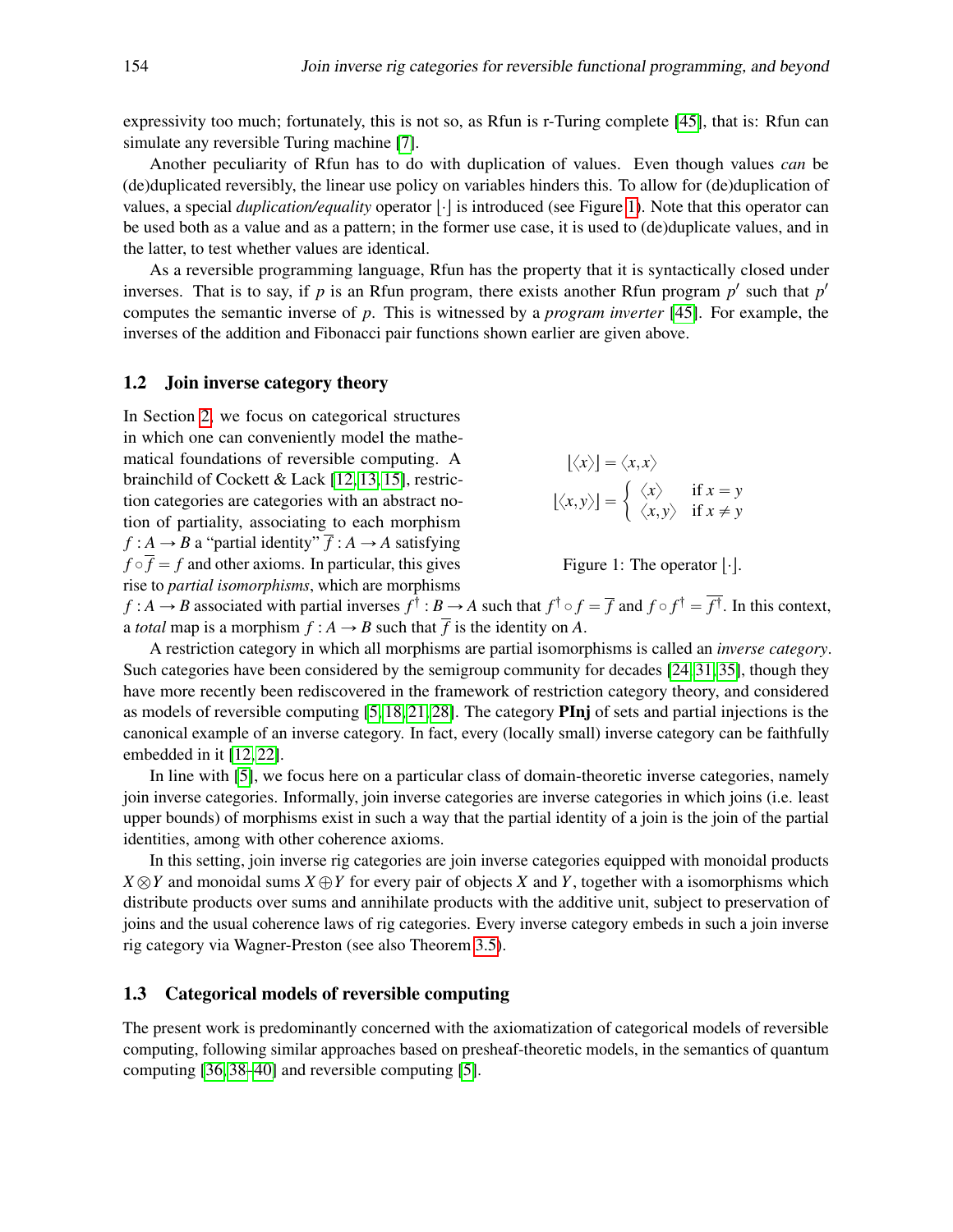In order to construct denotational models of the terms of the language Rfun, we adopt the categorical formalism of join inverse rig categories. Since morphisms in inverse categories are all partial isomorphisms, inverse categories have been suggested as models of reversible functional programming languages [\[18\]](#page-14-9), and the presence of joins has been shown [\[5,](#page-13-6) [28\]](#page-14-11) to induce fixed point operators for modelling reversible recursion.

In short, Rfun is an untyped first-order language in which the arguments of functions are organized in left expressions (patterns) given by the grammar

$$
l ::= x \mid c(l_1, \ldots, l_n) \mid [l]
$$

where variables x and constructors c are taken from denumerable alphabets  $\mathcal V$  respectively S. In other words, a function definition  $fl \triangleq l'$  takes a pattern *l* as argument and organizes its output as an expression *l* 1 .

Our work involves an unorthodox way of thinking about the denotational semantics of a function in a functional programming language to be explicitly constructed piecemeal by the (partial) denotations of its individual branches. Categorically, this means that the denumerable alphabet *S* is denoted by the (least) fix point of the functor  $F : X \to X \oplus 1$ , which is given by algebraic compactness as the initial *F*-algebra [\[6\]](#page-13-7) and corresponds to the denotation of the recursive type of natural numbers. Then, every value  $c(l_1,...,l_n)$ is naturally denoted by induction as a tree which has a root labelled by the symbol *c*, with a branch to every subtree  $l_i$  for  $1 \le i \le n$ . We detail this construction in Section [5.](#page-8-0)

Finally, in order to denote the duplication/equality operator and the case expressions of Rfun, we require the notions of *decidable equality* and *decidable pattern matching*. Recall that in set theory, a set is *decidable* (or *has decidable equality*) whenever any pair of elements is either equal or different. Using the interpretation of restriction idempotents as propositions, we express decidability through the presence of *complementary* restriction idempotents.

We conclude our study in Section [6](#page-12-0) with a definition of categorical models of reversible computing as join inverse rig categories with decidable equality and decidable pattern matching.

## <span id="page-3-0"></span>2 Join inverse category theory

While we assume prior knowledge of basic category theory, including monoidal categories and string diagrams, we briefly introduce some of the less well-known material on restriction and inverse categories (see also, e.g., [\[12,](#page-14-4) [13,](#page-14-5) [15,](#page-14-6) [18,](#page-14-9) [21\]](#page-14-10)).

Definition 2.1. A *restriction structure* on a category consists of an operator mapping each morphism  $f : A \to B$  to a morphism  $\overline{f} : A \to A$  (called *restriction idempotent*) such that the following properties are satisfied:

(i) 
$$
f \circ \overline{f} = f
$$
, (ii)  $\overline{f} \circ \overline{g} = \overline{g} \circ \overline{f}$  for all  $g : A \to C$ ,  
(iii)  $\overline{g} \circ \overline{f} = \overline{g} \circ \overline{f}$  for all  $g : A \to C$ ,  
(iv)  $\overline{g} \circ f = f \circ \overline{g \circ f}$  for all  $g : B \to C$ .

A category with a restriction structure is called a *restriction category*. A *total* map is a morphism  $f : A \rightarrow B$  such that  $f = id_A$ . Using an analogy from topology, the collection of restriction idempotents on an object *A* is denoted  $\mathcal{O}(A)$ , and is sometimes even called the *opens* on *A*. (Indeed, in the category **PTop** of topological spaces and partial continuous functions, the restriction idempotents coincide with the open sets.) We recall now some basic properties of restriction idempotents:

Lemma 2.2. *In any restriction category, we have for all suitable f and g that*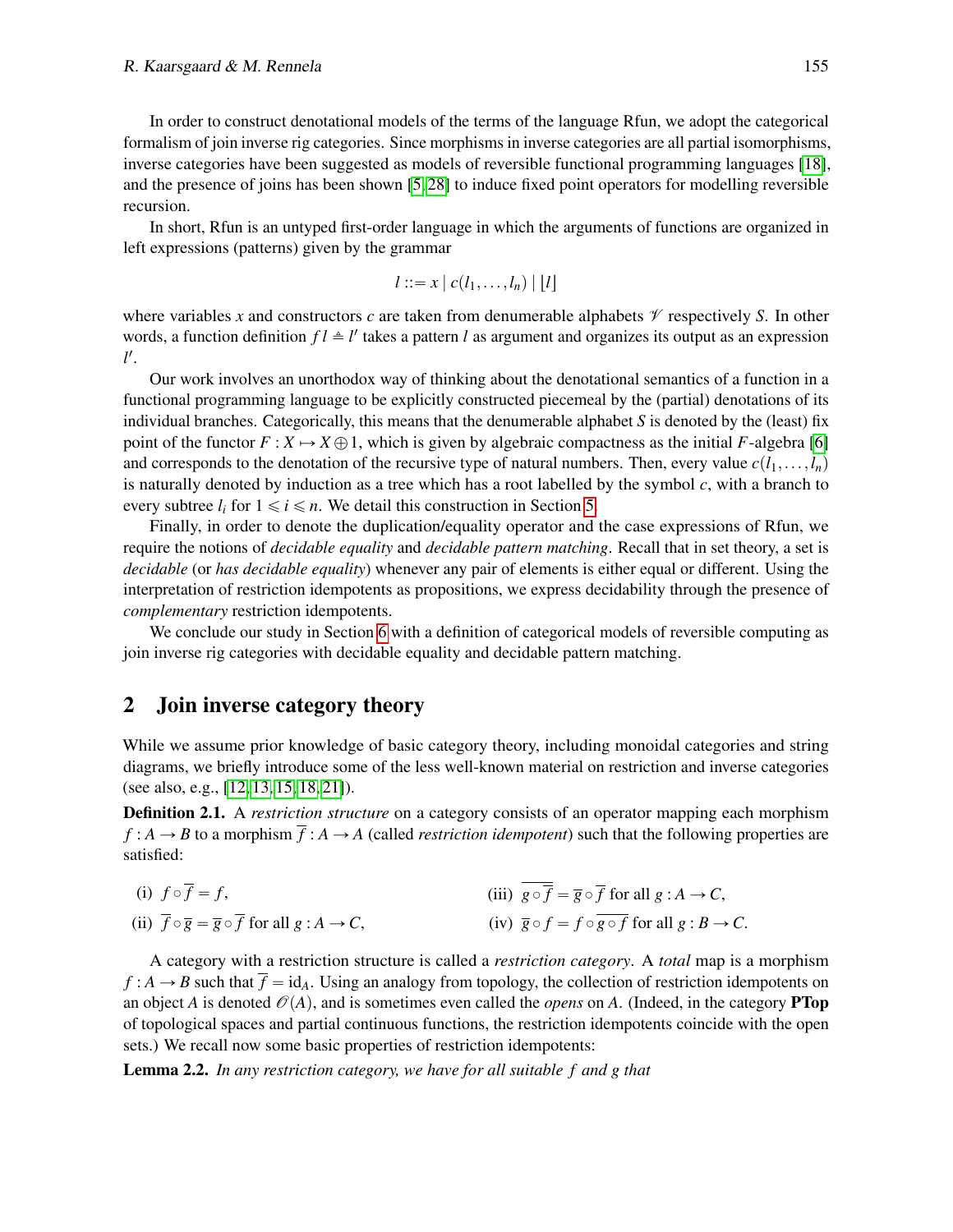(i) 
$$
\overline{f} \circ \overline{f} = \overline{f}
$$
,  
\n(ii)  $\overline{g} \circ \overline{f} = \overline{g} \circ \overline{f}$ , and  
\n(ii)  $\overline{g} \circ \overline{f} = \overline{g} \circ \overline{f}$ ,  
\n(iv)  $\overline{g} \circ \overline{f} = \overline{g} \circ \overline{f}$ .

As a trivial example, any category is a restriction category when equipped with the trivial restriction structure mapping  $\overline{f} = 1_A$  for all  $f : A \rightarrow B$ .

**Definition 2.3.** A morphism  $f : A \rightarrow B$  in a restriction category is a partial isomorphism whenever there exists a morphism  $f^{\dagger}$  :  $B \to A$ , the partial inverse of f, such that  $f^{\dagger} \circ f = \overline{f}$  and  $f \circ f^{\dagger} = f^{\dagger}$ .

Note that the definite article – *the* partial inverse – is justified, as partial inverses are unique whenever they exist.

Definition 2.4. An *inverse category* is a restriction category in which every morphism is a partial isomorphism.

It is worth noting that this is not the only definition of an inverse category: historically, this mathematical structure has been defined as the categorical extension of inverse semigroups rather than as a particular class of restriction categories (see e.g. [\[24,](#page-14-7) [31,](#page-14-8) [35\]](#page-15-10)).

Definition 2.5. A *zero object* in a restriction (or inverse) category is said to be a *restriction zero* iff  $\overline{0_{A,A}} = 0_{A,A}$  for every zero endomorphism  $0_{A,A}$ .

**Definition 2.6.** Parallel morphisms  $f, g: A \rightarrow B$  of an inverse category are said to be *inverse compatible*, denoted  $f \approx g$ , if the following hold:

(i) 
$$
g \circ \overline{f} = f \circ \overline{g}
$$
 (ii)  $g^{\dagger} \circ f^{\dagger} = f^{\dagger} \circ g^{\dagger}$ 

By extension, one says that  $S \subseteq Hom(A, B)$  is inverse compatible if  $s \asymp t$  for each  $s, t \in S$ . Note that *disjoint* morphisms (those satisfying  $g \circ \overline{f} = 0_{A,B}$ ) are always inverse compatible.

The present work focuses on join inverse categories. The definition of such categories relies on the fact that in a restriction category C, every hom-set  $C(A, B)$  gives rise to a poset when equipped with the following partial order:  $f \le g$  if and only if  $g \circ \overline{f} = f$ .

**Definition 2.7** ([\[21\]](#page-14-10)). An inverse category is a (countable) *join inverse category* if it has a restriction zero object, and satisfies that for all (countable) inverse compatible subsets *S* of all hom sets  $Hom(A, B)$ , there object, and satisfies that for all (counsists a morphism  $\bigvee_{s \in S} s$  such that

(i) 
$$
s \leq \bigvee_{s \in S} s
$$
 for all  $s \in S$ , and  $s \leq t$  for all  $s \in S$  implies  $\bigvee_{s \in S} s \leq t$ ;

- (ii)  $\overline{\bigvee_{s \in S} s} =$  $s \in S^{\overline{S}}$
- (iii)  $f \circ (\bigvee_{s \in S} s) = \bigvee_{s \in S} (f \circ s)$  for all  $f : B \to X$ ; and Ž
- $(iv)$  (  $(g \in S) \circ g =$  $s \in S$  ( $s \circ g$ ) for all  $g: Y \to A$ .

On that matter, it is important to mention that there are significant mathematical results about join *inverse* categories. In particular, there is an adjunction between the categories of join restriction categories and join inverse categories [\[5\]](#page-13-6).

In a join inverse category, every restriction idempotent  $\bar{e}$  has a *pseudocomplement*  $\bar{e}^{\perp}$  given by  $\overline{e'}\in C(\overline{e})$  *e'* where  $C(\overline{e}) = \{e' \in \mathcal{O}(X) \mid e' \circ \overline{e} = 0_{X,X}\}$ . Indeed, the opens  $\mathcal{O}(X)$  on any object *X* form a frame (specifically a Heyting algebra) in any join inverse category (indeed, in any join restriction category, see [\[14\]](#page-14-13)). Recall that in intuitionistic logic (which Heyting algebras model), a proposition *p* is *decidable* when  $p \vee \neg p$  holds. For our purposes, restriction idempotents with this property turn out to be very useful, and so we define them analogously: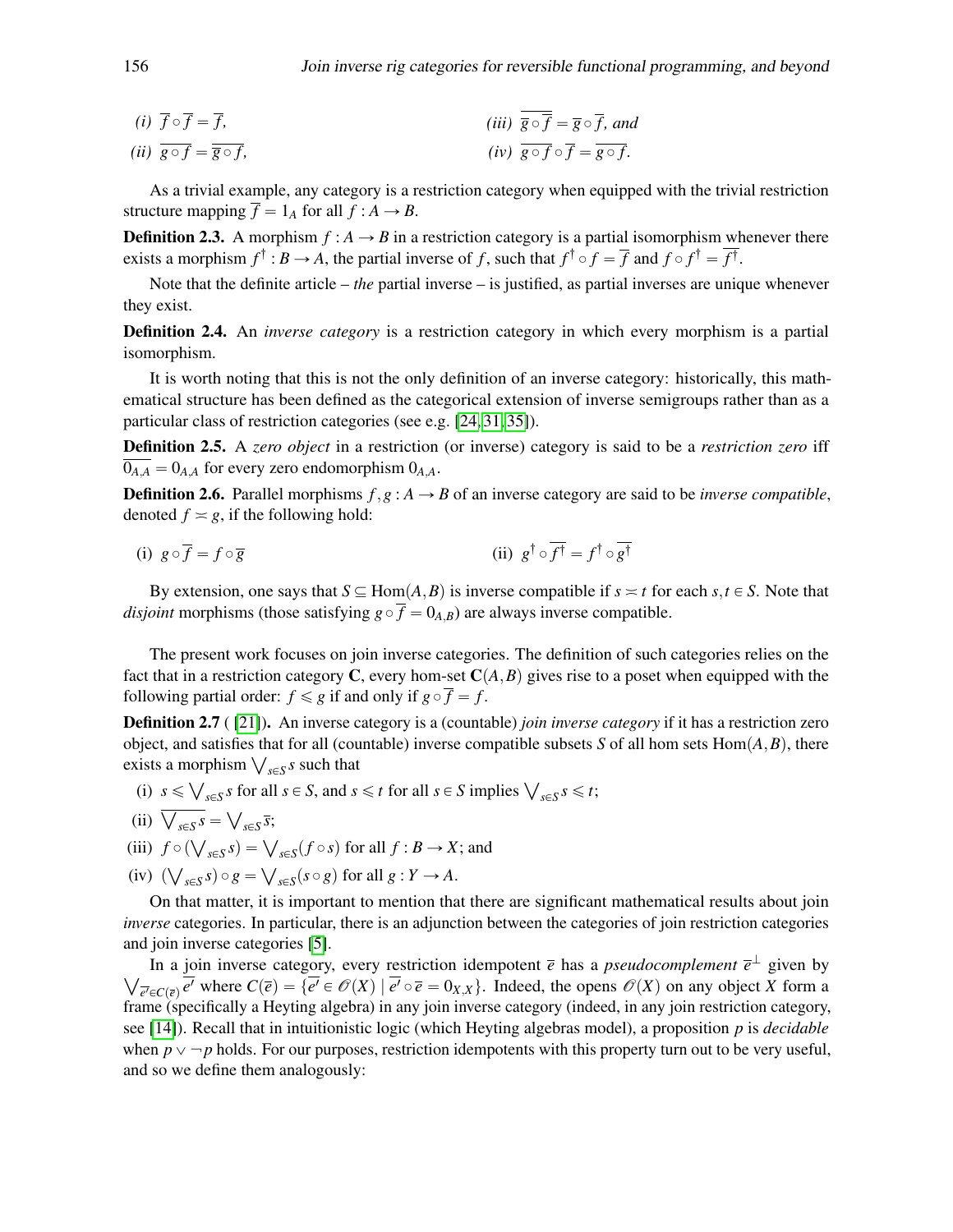**Definition 2.8.** A restriction idempotent  $\overline{e}$  is said to be *decidable* if  $\overline{e} \vee \overline{e}^{\perp} = id$ .

Join inverse categories are canonically enriched in domains [\[5,](#page-13-6) [28\]](#page-14-11). This has the pleasant property that any *morphism scheme*, i.e., Scott-continuous function  $Hom(X, Y) \to Hom(X, Y)$  has a fixed-point:

**Theorem 2.9** ( [\[5,](#page-13-6)28]). In a join inverse category, any morphism scheme Hom $(X, Y) \xrightarrow{\phi} \text{Hom}(X, Y)$  has *a least fixed point*  $X \xrightarrow{\text{fix }\phi} Y$ .

As one might imagine, this turns out to be useful in giving semantics to (systems of mutually) recursive functions. We note in this regard that with the canonical domain enrichment, both partial inversion  $f \mapsto f^{\dagger}$ and the action of any join restriction functor on morphisms is continuous.

We conclude this section with a few examples: The category **PInj** of sets and partial injections is a canonical example of an inverse category (even further, by the categorical Wagner-Preston theorem [\[12\]](#page-14-4), every (locally small) inverse category can be faithfully embedded in **PInj**). For a partial injection  $f : A \rightarrow B$ , define its restriction idempotent  $\overline{f}$  :  $A \rightarrow A$  by  $\overline{f}(x) = x$  if f is defined at x, and undefined otherwise. With this definition, every partial injection is a partial isomorphism. Moreover, the partial order on homsets corresponds to the usual partial order on partial functions: that is, for  $f, g \in \text{Pin}(A, B)$ ,  $f \le g$  if and only if, for every  $x \in A$ , *f* is defined at *x* implies that *g* is defined at *x* in such a way that  $f(x) = g(x)$ . Observe that *every* restriction idempotent in PInj is decidable.

Another example of a join inverse categories is the category PHom of topological spaces and partial homeomorphisms with open range and domain of definition. Restrictions and joins are given as in **PInj**, though showing that the join of partial homeomorphisms is again a partial homeomorphism requires use of the so-called *pasting lemma*. In this category, restriction idempotents on a topological space correspond precisely to its open sets. As a consequence, the decidable restriction idempotents in PHom correspond to the *clopen* sets, i.e., those simultaneously open and closed.

# <span id="page-5-0"></span>3 Join inverse rig categories

In this section, we provide the categorical foundations of join inverse rig categories, which are the basis of our model for reversible computing.

**Definition 3.1** ( $[5, 18]$  $[5, 18]$ ). An (join) inverse category C with a restriction zero object 0 is said to have a (join-preserving) *disjointness tensor* if it is equipped with a symmetric monoidal (join-preserving) functor  $-\oplus$  – (with left unitor  $\lambda_{\oplus}$ , right unitor  $\rho_{\oplus}$ , associator  $\alpha_{\oplus}$ , and commutator  $\gamma_{\oplus}$ ) such that the restriction zero 0 is tensor unit, and the canonical injections given by

$$
\coprod_{1} = (1_A \oplus 0_{0,B}) \circ \rho_{\oplus}^{-1} : A \to A \oplus B \quad \text{and} \quad \coprod_{2} = (0_{0,A} \oplus 1_B) \circ \lambda_{\oplus}^{-1} : B \to A \oplus B
$$

are jointly epic.

At this point, to define the notion of an inverse product (which first appeared in [\[18\]](#page-14-9)), we recall the definition of a  $\dagger$ -Frobenius semialgebra (see, *e.g.*, [\[18\]](#page-14-9)), that we later use to describe well-behaved products on inverse categories.

**Definition 3.2.** In a (symmetric) monoidal  $\dagger$ -category, a  $\dagger$ *-Frobenius semialgebra* is a pair  $(X, \Delta_X)$  of an object *X* and a map  $\Delta_X : X \to X \otimes X$  such that the diagrams below commute.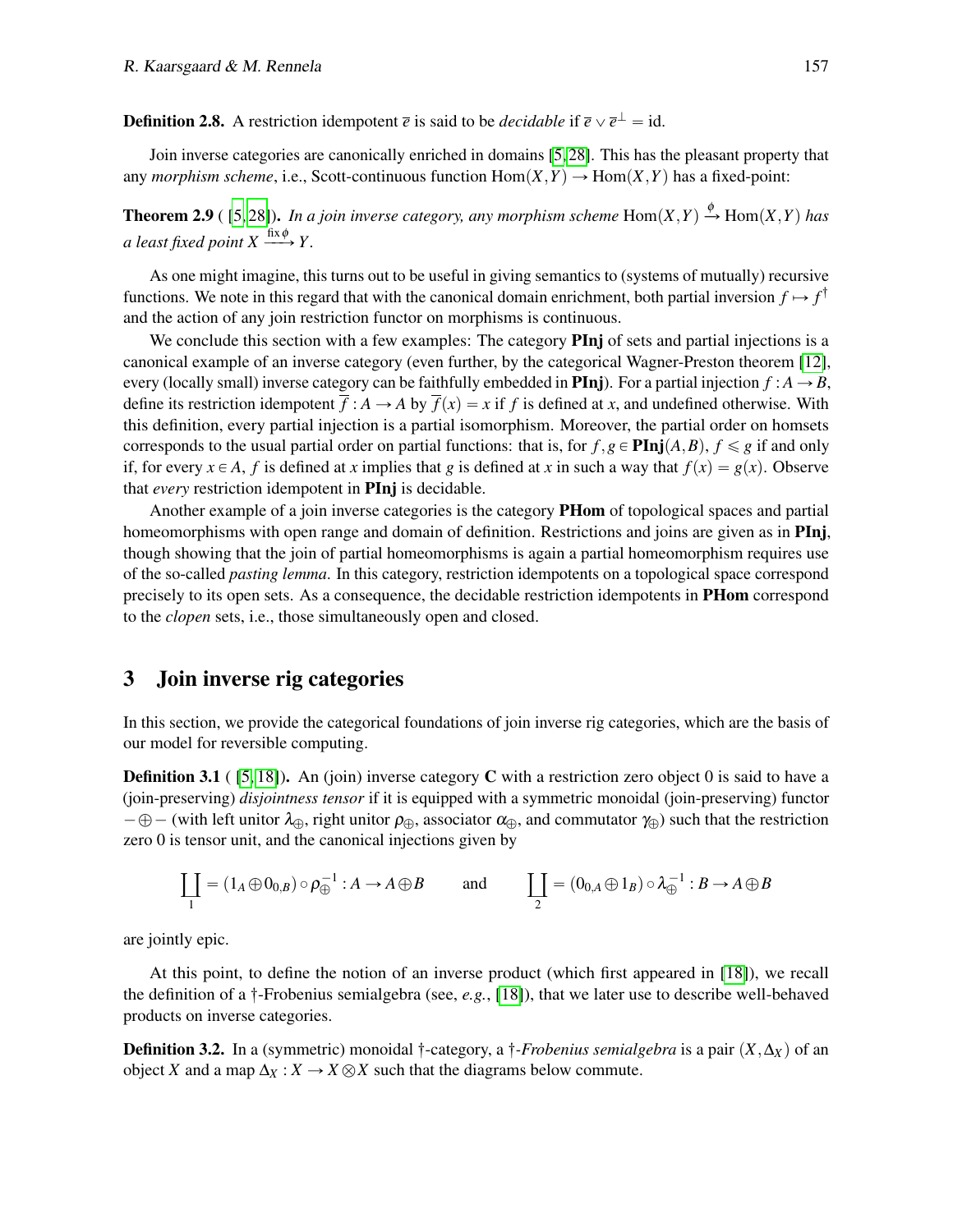

Formally, the leftmost diagram (and its dual) makes  $(X, \Delta_X)$  a cosemigroup, and  $(X, \Delta_X^{\dagger})$  a semigroup, while the diagram to the right is called the *Frobenius condition*. One says that a  $\dagger$ -Frobenius semialgebra  $(X, \Delta_X)$  is *special* if  $\Delta_X^{\dagger} \circ \Delta_X = id_X$ , and *commutative* if the monoidal category in which it lives is symmetric and  $\gamma_{X,X} \circ \Delta_X = \Delta_X$  (where  $\gamma_{X,X}$  is the symmetry of the monoidal category).

Note that this definition is slightly nonstandard, in that  $\dagger$ -Frobenius algebras are more often defined in terms of a composition  $X \to X \otimes X$  rather than a cocomposition  $X \otimes X \to X$ . This choice is entirely cosmetic, however, and has no bearing on the algebraic structure defined. Next, we recall the definition of an inverse product.

Definition 3.3. An inverse category C is said to have an *inverse product* [\[18\]](#page-14-9) if it is equipped with a symmetric monoidal functor  $-\otimes -$  (with left unitor  $\lambda_{\otimes}$ , right unitor  $\rho_{\otimes}$ , associator  $\alpha_{\otimes}$ , and commutator  $\gamma_{\otimes}$ ) equipped with a natural transformation  $X \stackrel{\Delta}{\rightarrow} X \otimes X$  such that the pair  $(X, \Delta_X)$  is a special and commutative  $\dagger$ -Frobenius semialgebra for any object *X*.

In the context of inverse products, we think of the cosemigroup composition  $\Delta: X \to X \otimes X$  as a *duplication* map, and its inverse as a (partial) *equality test* map defined precisely on pairs of equal things. In this way, categories with inverse products are really inverse categories with robust notions of duplication and partial equality testing.

When clear from the context, we omit the subscripts on unitors, associators, and commutators. We are finally ready to define join inverse rig categories.

Definition 3.4. A join inverse rig category is a join inverse category equipped with a join-preserving inverse product  $(\otimes,1)$  and a join-preserving disjointness tensor  $(\oplus,0)$ , such that there are natural iso- $\phi$  *M*  $X \otimes (Y \oplus Z) \xrightarrow{\delta_L} (X \otimes Y) \oplus (X \otimes Z)$  and  $(X \oplus Y) \otimes Z \xrightarrow{\delta_R} (X \otimes Z) \oplus (Y \otimes Z)$  (the *distributors*) natural in *X*, *Y*, and *Z*, and natural isomorphisms  $0 \otimes X \xrightarrow{\nu_L} 0$  and  $X \otimes 0 \xrightarrow{\nu_R} 0$  (the *annihilators*) natural in *X*, such that  $(\otimes, \oplus, 0, 1)$  form a rig category in the usual sense.

Recall that a category C is algebraically compact for a class  $\mathscr L$  of endofunctors on C if every endofunctor *F* in the class  $\mathscr L$  has a unique fixpoint  $\mu X$ .*FX* (or shortly  $\mu F$ ) given by the initial *F*-algebra. Theorem 3.5. *Any locally small inverse category can be faithfully embedded in a category of which is*

- <span id="page-6-0"></span>*(i) a join inverse rig category,*
- *(ii) algebraically compact for join inverse-preserving functors.*

*Proof.* PInj has all of these properties (see also [\[5\]](#page-13-6)), and any locally small inverse category embeds faithfully into it by the categorical Wagner-Preston theorem [\[22,](#page-14-12) Prop. 3.11].  $\Box$ 

In light of this, one can assume without loss of generality that our join inverse rig categories from here on out are algebraically compact for restriction endofunctors, so that every restriction endofunctor *F* has a unique fixpoint. Note that this provides the first steps towards an interpretation of recursive types in Idealized Theseus [\[27\]](#page-14-3).

On a final note, our definition of join inverse rig categories is fairly similar to the notion of distributive join inverse category in Giles' terminology [\[18,](#page-14-9) Sec. 9.2].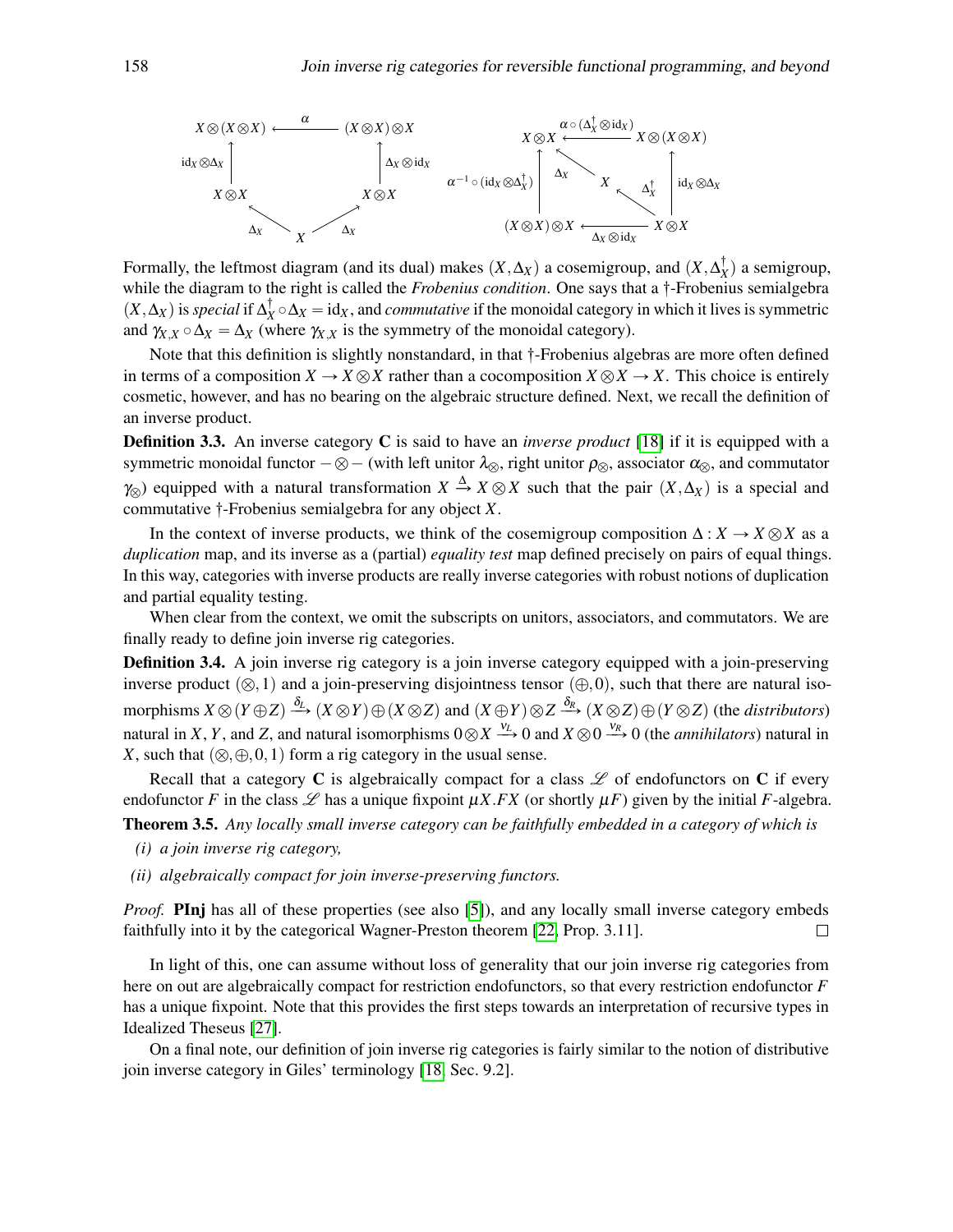## 4 A primer in Rfun

The syntax of the programming language Rfun can be summarised by the following grammars:

Left Expressions 
$$
l ::= x | c(l_1, ..., l_n) | [l]
$$
  
\nExpressions  $e ::= l | \text{let } l_{out} = fl_{in} \text{ in } e$   
\n $|\text{let } l_{in} = fl_{out} \text{ in } e$   
\n $|\text{ case } l \text{ of } \{l_i \rightarrow e_i\}_{i=1}^m$   
\nDefinitions  $d ::= fx \triangleq e$   
\nPrograms  $q ::= d_1; ...; d_n$ 

The *values* of Rfun are of the form  $c(v_1,..., v_n)$  for  $n \ge 0$ , where c is some constructor name, and each  $v_i$  is a value. A value of the form  $c()$  is called a *symbol*, and is typically written simply as  $c$ . Tuples  $\langle l_1,\ldots,l_n\rangle$  are also permitted, though these are taken to be syntactic sugar for  $\langle (l_1,\ldots,l_n)$  where  $\langle \rangle$  is a distinguished constructor name. Note that, contrary to the original presentation of the language, we make the simplifying assumption that the argument to a function definition is always a variable, and not a (more general) left expression. We recover the original expressivity of Rfun by introducing some syntactic sugar: definitions  $fl \triangleq e$  stand for terms

$$
fx \triangleq \cose x \text{ of } l \rightarrow e.
$$

It is important to recall before going any deeper in the presentation of Rfun that:

- We assume three distinct, denumerable sorts for variables, constructor names, and functions.
- We suppose that programs in the same sequences of definitions have (pairwise) distinct functional identifiers.
- Variables may appear only once in left expressions, and may be used only once in expressions (linearity).
- Domains of substitutions are (pairwise) disjoint.

Now a presentation of Rfun's big step operational semantics is given, with expression judgement  $\langle q, \sigma \rangle \mapsto e \Downarrow v$  instead of the notation  $\sigma \mapsto q$  *e*  $\rightarrow v$  from [\[45\]](#page-15-9). Concretely, the pair of a program *q* and a substitution (i.e. partial function)  $\sigma$  constitutes a programming context  $\langle q, \sigma \rangle$ . Then, the expression judgement  $\langle q, \sigma \rangle \vdash e \Downarrow v$  means that the expression *e* evaluates to the value *v* in the context  $\langle q, \sigma \rangle$ . Let us write  $\langle q, \sigma \rangle \vdash e \Downarrow$  when there is some value *v* such that  $\langle q, \sigma \rangle \vdash e \Downarrow v$ .

As for the pattern matching operations which guide the formation of subtitutions, we replace  $v \le l \rightarrow \infty$ σ [\[45,](#page-15-9) Fig. 3, pp. 19] by the more restrictive statement  $\langle q, \sigma \rangle \vdash l \Downarrow v$ . The relation between those two expressions is given by the following correspondence:

$$
\frac{v \lhd l \leadsto \sigma}{\forall q. \langle q, \sigma \rangle \vdash e \Downarrow v}
$$

This leads us to the following operational semantics, which guarantees that computations are reversible (see [\[45\]](#page-15-9)). Note in particular the distinction between let and rlet-expressions, which are used to call functions in the *forward* and *backward* directions respectively.

$$
\frac{\langle q, \{x \mapsto v\} \rangle \mapsto x \Downarrow v}{\langle q, \{\sigma \rangle \mapsto l \Downarrow v'}
$$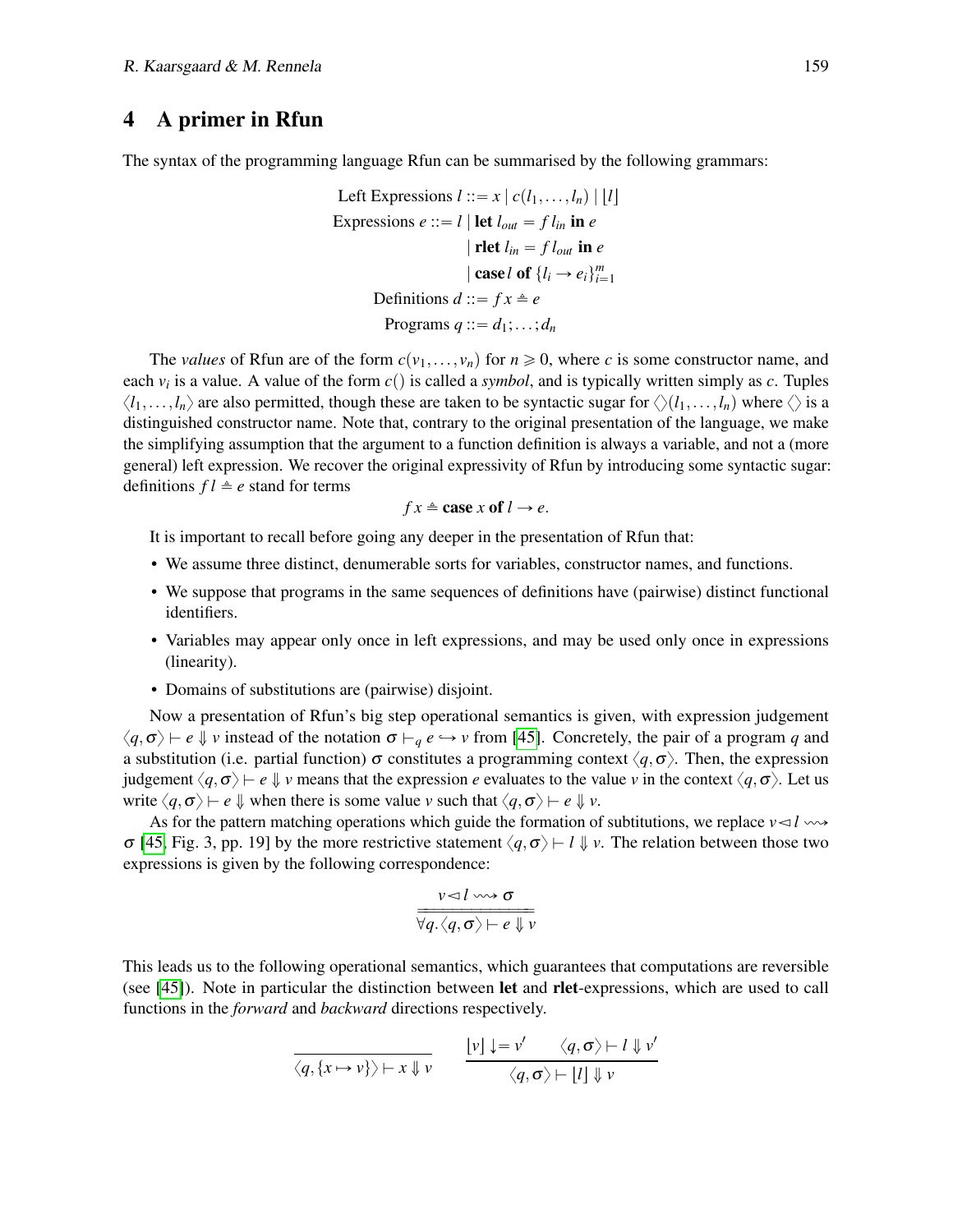$$
\frac{\langle q, \sigma_1 \rangle \vdash l_1 \Downarrow v_1 \cdots \langle q, \sigma_n \rangle \vdash l_n \Downarrow v_n}{\langle q, \psi_{i=1}^n \sigma_i \rangle \vdash c(l_1, \ldots, l_n) \Downarrow c(v_1, \ldots, v_n)} \qquad \frac{f x_f \triangleq e_f \in q \langle q, \sigma \rangle \vdash x \Downarrow v'}{\langle q, \sigma_f \rangle \vdash x_f \Downarrow v' \langle q, \sigma_f \rangle \vdash e_f \Downarrow v}
$$

$$
\langle q, \sigma_{\text{in}} \rangle \vdash f l_{\text{in}} \Downarrow v_{\text{out}} \qquad \langle q, \sigma_{\text{out}} \uplus \sigma_e \rangle \vdash e \Downarrow v
$$

$$
\langle q, \sigma_{\text{out}} \rangle \vdash l_{\text{out}} \Downarrow v_{\text{out}}
$$

$$
\overline{\langle q, \sigma_{\text{in}} \uplus \sigma_e \rangle \vdash \text{let} l_{\text{out}} = f l_{\text{in}} \text{ in } e \Downarrow v}
$$

$$
\langle q, \sigma_{\text{out}} \rangle \vdash f l_{\text{out}} \Downarrow v_{\text{in}} \quad \langle q, \sigma_{\text{out}} \uplus \sigma_e \rangle \vdash e \Downarrow v \quad \langle q, \sigma_l \rangle \vdash l \Downarrow v' \quad \langle q, \sigma_{l_j} \uplus \sigma_l \rangle \vdash e_j \Downarrow v
$$
\n
$$
\frac{\langle q, \sigma_{\text{in}} \rangle \vdash l_{\text{in}} \Downarrow v_{\text{in}}}{\langle q, \sigma_{\text{in}} \uplus \sigma_e \rangle \vdash \text{rlet} l_{\text{in}} = f l_{\text{out}} \text{ in } e \Downarrow v} \quad \frac{\langle q, \sigma_l \rangle \vdash l \Downarrow v' \quad \langle q, \sigma_{l_j} \uplus \sigma_l \rangle \vdash l_i \Downarrow v' \rangle}{\langle q, \sigma_l \uplus \sigma_l \rangle \vdash_q \text{case } l \text{ of } \{l_i \rightarrow e_l\}_{l=1}^{m} \Downarrow v}
$$

## <span id="page-8-0"></span>5 A categorical model of Rfun

To give a model of Rfun, we start with a join inverse rig category and provide

- 1. a construction of *values* as an object  $T(S)$  over a given alphabet *S* (thought of as an alphabet of symbols),
- 2. an interpretation of open left expressions with *k* free variables as morphisms  $T(S)^{\otimes k} \to T(S)$ ,
- 3. an interpretation of open expressions with *k* free variables as morphisms  $T(S)^{\otimes k} \to T(S)$  in a *program context*,
- 4. an interpretation of function definitions as open terms with a single free variable, and
- 5. an interpretation of programs as a sum of function definitions wrapped in a fixed point (the *program context*).

### 5.1 Values

We start by constructing a denumerable object *S* of *symbols*, each identified by a unique morphism  $1 \rightarrow S$ (where 1 is unit of the inverse product). Since the sort of symbols is denumerable by assumption, provided that we can construct such an object, we can uniquely identity a symbol *s* with a morphism  $1 \rightarrow S$ . Straightforwardly, we define *S* to be the least fixed point of the join restriction functor  $N(X) = 1 \oplus X$ , via algebraic compactness: This yields an isomorphism  $S \xrightarrow{\text{unfold}_S} S \oplus 1$  (by Lambek's lemma) with inverse  $S \oplus 1 \xrightarrow{\text{fold}_S} S$ . This allows us to identity the first symbol  $s_1$  with  $1 \xrightarrow{\coprod_1} 1 \oplus S \xrightarrow{\text{fold}_S} S$ , the second symbol  $s_2$ with  $1 \xrightarrow{\coprod_1} 1 \oplus (1 \oplus S) \xrightarrow{\text{id} \oplus \text{fold}_S} 1 \oplus S \xrightarrow{\text{fold}_S} S$ , and so on. For this reason, we will simply write  $1 \xrightarrow{s} S$  for the morphism corresponding to the symbol *s*. Note that this has a partial inverse  $S \stackrel{s^{\dagger}}{\rightarrow} 1$ , which we think of as a corresponding *assertion* that a given symbol is precisely *s*.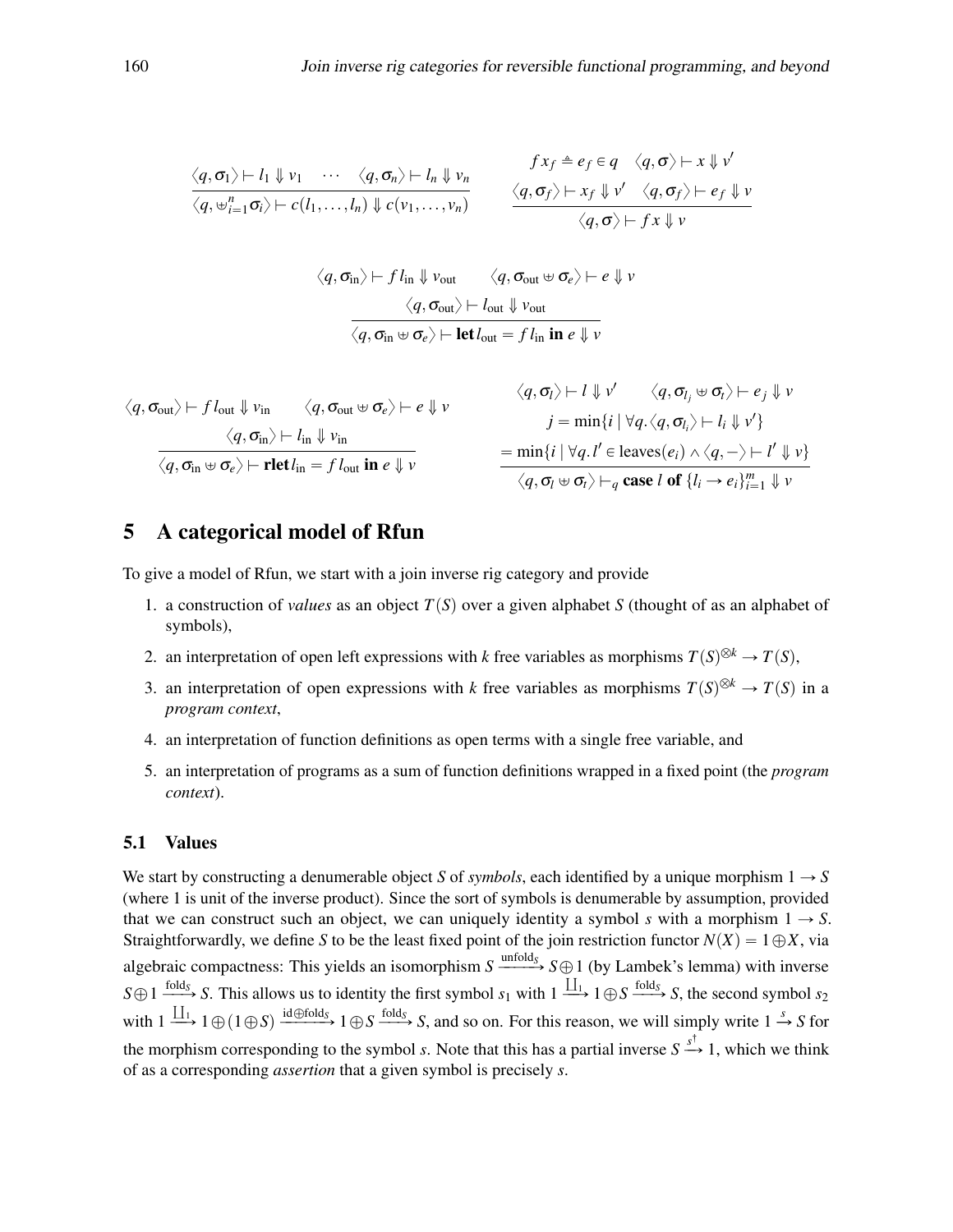With this in hand, we can construct the object  $T(S)$  of Rfun values, where the functor *T* is defined as follows:

$$
T(X) = \mu K.X \otimes L(K) \qquad L(X) = \mu K.1 \oplus (X \otimes K)
$$

Intuitively,  $L$  maps an object  $X$  to that of lists of  $X$ , while  $T$  maps an object  $X$  to nonempty finite trees with *X*-values at each node. In PInj, a few examples of elements of  $T(X)$  (for some set *X* and  $a, b, c \in X$ ) are shown in the figure below.

The object  $T(S)$  allows us to represent terms in Rfun very naturally, namely by their syntax trees. As such,  $(1)$ above corresponds to the value *c*, (2) to *b*(*c*), and (3) to the value  $a(b, a(c), b(a, b))$ . Though this is often how untyped programming languages are modelled, we do not formally require  $T(S)$  to be an universal object of the category, as long as it is rich enough for  $Hom(1, T(S))$  to uniquely encode all values.

As in the case for *S*, we have isomorphisms  $L(X) \xrightarrow{\text{unfold}_{L}}$  $1 \oplus (X \otimes L(X))$  (with inverse fold<sub>*L*</sub>) and  $T(X) \xrightarrow{\text{unfold}_{T}} X \otimes$  $L(T(X))$  (with inverse fold<sub>*T*</sub>) by Lambek's lemma. The object  $L(X)$  can be thought of as lists over *X*: The morphism



 $1 \xrightarrow{\coprod_1} 1 \oplus (X \otimes L(X)) \xrightarrow{\text{fold}_L} L(X)$  is thought of as the empty list  $[]$ , and  $X \otimes L(X) \xrightarrow{\coprod_2} 1 \oplus (X \otimes L(X)) \xrightarrow{\text{fold}_L} L(X)$  $L(X)$  as the usual *cons* operation. By combining these, we obtain an inductive family of morphisms  $X^{\otimes n}$   $\xrightarrow{\text{pack}_n}$   $L(X)$  mapping *n*-ary tuples into lists, with pack<sub>0</sub> given by  $1 \xrightarrow{\prod} L(X)$ , and pack<sub>*n*+1</sub> by  $X^{\otimes n+1} \xrightarrow{\cong} X \otimes X^{\otimes n} \xrightarrow{\mathrm{id} \otimes \mathrm{pack}_n} X \otimes L(X) \xrightarrow{\mathrm{cons}} L(X)$ . Their partial inverses,  $L(X) \xrightarrow{\mathrm{unpack}_n} X^{\otimes n}$ , can be thought of as unpacking lists of length precisely *n* into an *n*-ary tuple, being undefined on lists of any other length. In particular, one can show that unpack<sub>n</sub> and unpack<sub>m</sub> are disjoint, so that  $\text{unpack}_n \circ \text{unpack}_m = 0_{L(X), L(X)} \text{ whenever } n \neq m.$ 

#### 5.2 Left expressions and patterns

In order to continue with the construction of left expressions, we first need to make one of two assumptions about decidability. Say that an object has *decidable equality* if the restriction idempotent  $\Delta_X^{\dagger}$  is decidable. **Assumption 5.1.**  $T(S)$  has decidable equality.

We justify this terminology by the fact that the cocomposition  $X \xrightarrow{\Delta_X} X \otimes X$  is thought of as *duplication*. As such,  $\Delta_X^{\dagger}$  is only ever defined for *results* of duplication, i.e., points which are equal. This assumption allows us to define the *duplication/equality* operator on  $T(S)$  as shown in Figure [2.](#page-10-0) The morphism is described using string diagrams read from bottom to top, with parallel wires representing inverse products. The three morphisms that join to form the definition of  $T(S) \xrightarrow{\text{dupeq}} T(S)$  correspond to the three cases in the definition of duplication/equality in Figure [1:](#page-2-0) The first corresponds to the case where  $|\langle x, y \rangle| = \langle x \rangle$ when  $x = y$ , the second to  $\langle x, y \rangle = \langle x, y \rangle$  when  $x \neq y$ , and the third to  $\langle x \rangle = \langle x, x \rangle$ . That this join exists at all follows by the fact that these morphisms are pairwise disjoint (the first and second morphism are both disjoint from the third since unpack<sub>1</sub> and unpack<sub>2</sub> are disjoint; and the two first morphisms are disjoint since  $\Delta^{\dagger}$  and  $\overline{\Delta^{\dagger}}^{\perp}$  are disjoint). Note the use of the symbol  $\langle \rangle$ , representing the fact that tuples  $\langle l_1,\ldots,l_n\rangle$ in Rfun are simply syntactic sugar for  $\langle \rangle(l_1,\ldots,l_n)$  with  $\langle \rangle$  a distinguished symbol. Interestingly, from this definition, it is straightforward to show that dupeq<sup>†</sup> = dupeq.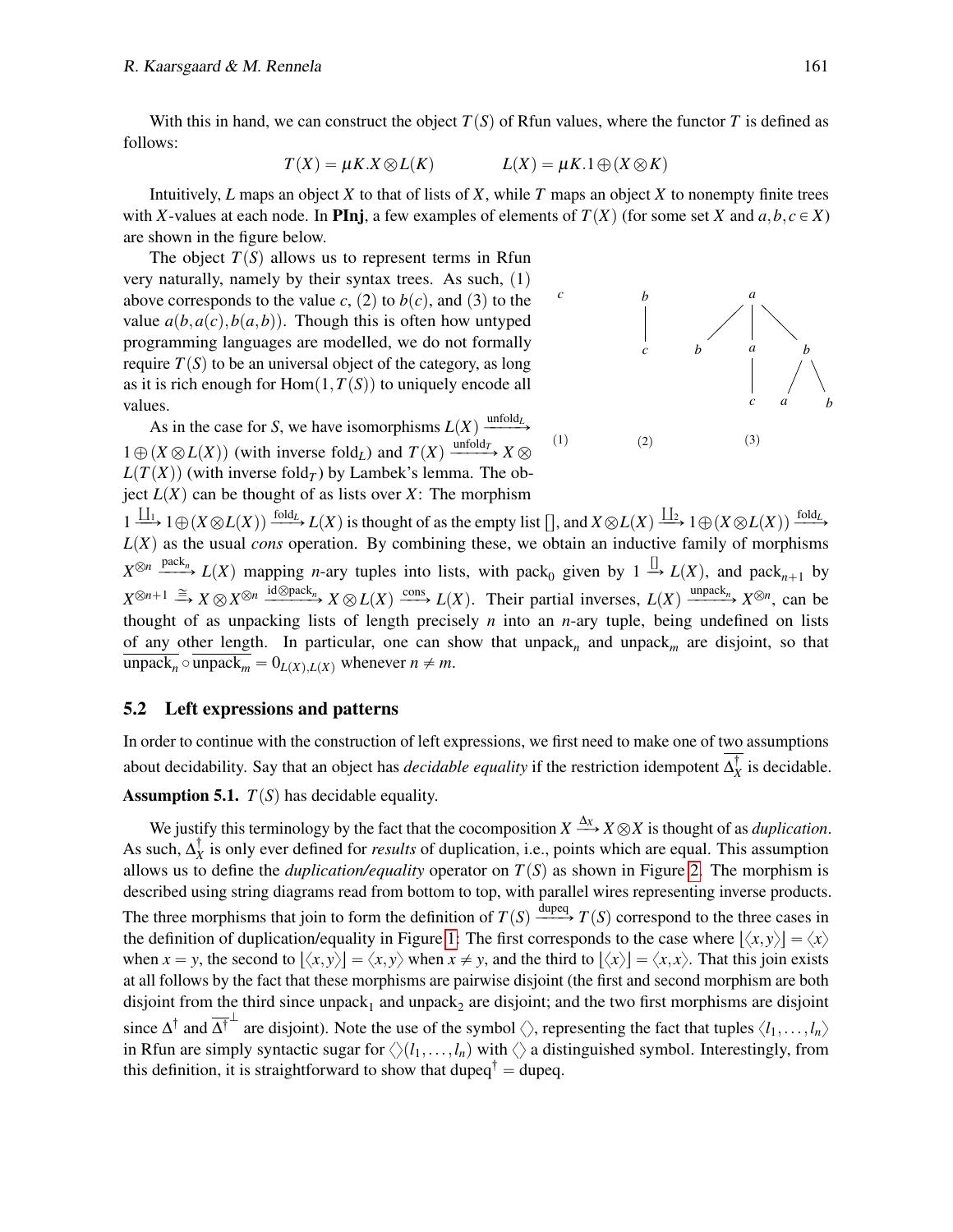<span id="page-10-0"></span>

Figure 2: The semantics of left expressions.

To give a semantics to constructed terms and variables, we start with the idea that the free variables of a (left) expression are interpreted as wires of  $T(S)$  type going into the denotation, and that the result of a denotation is again of  $T(S)$  type. As such, a (left) expression with  $k$  free variables is interpreted as a morphism  $T(S)^{\otimes k} \to T(S)$ .

The semantics of open left expressions is shown in Figure [2.](#page-10-0) Note the permutation  $\varphi$  of variables wires at the beginning of  $\left[\frac{c}{l_1},\ldots,\frac{l_n}{l_n}\right]$ . This is necessary since free variables may not be used in the order they are given (consider, e.g., the program that takes any tuple  $\langle x, y \rangle$  as input and returns  $\langle y, x \rangle$  as output), so some reordering must take place first. Since a variable expression *x* contains precisely one free variable, and nothing is required to further prepare it for use, its semantics is simply the identity. As expected, the semantics of a duplication/equality expression is simply given by handing off the semantics of the inner left expression to the duplication/equality operator previously constructed.

The semantics of left expressions shown in Figure [2](#page-10-0) concern their use as *expressions*, but left expressions can also be used as *patterns* in pattern matching case expressions. Fortunately, the interpretation of a left expression as a pattern is simply the partial inverse to its interpretation as an expression. Partiality is key to this insight: Since a left expression describes the formation of a value of a given form, its partial inverse will only ever be *defined* on values of that form. Further, while an open expression consumes (parts of) variable bindings in order to produce a value, patterns do the opposite, consuming a value to produce a variable binding which binds subvalues to free variables. This is reflected in the fact that the types of a left expression as a pattern is then  $T(S) \to T(S)^{\otimes k}$ , i.e., a partial map which, if it succeeds, splits a value into subvalues accordingly.

## 5.3 Expressions

Before we're able to proceed with a semantics for expressions, we first need to make our second and final assumption regarding decidability, here involving pattern matching. We say that  $T(S)$  has *decidable* pattern matching if for any left expression *l* the restriction idempotent  $\llbracket l \rrbracket^{\dagger}$  is decidable.

**Assumption 5.2.**  $T(S)$  has decidable pattern matching.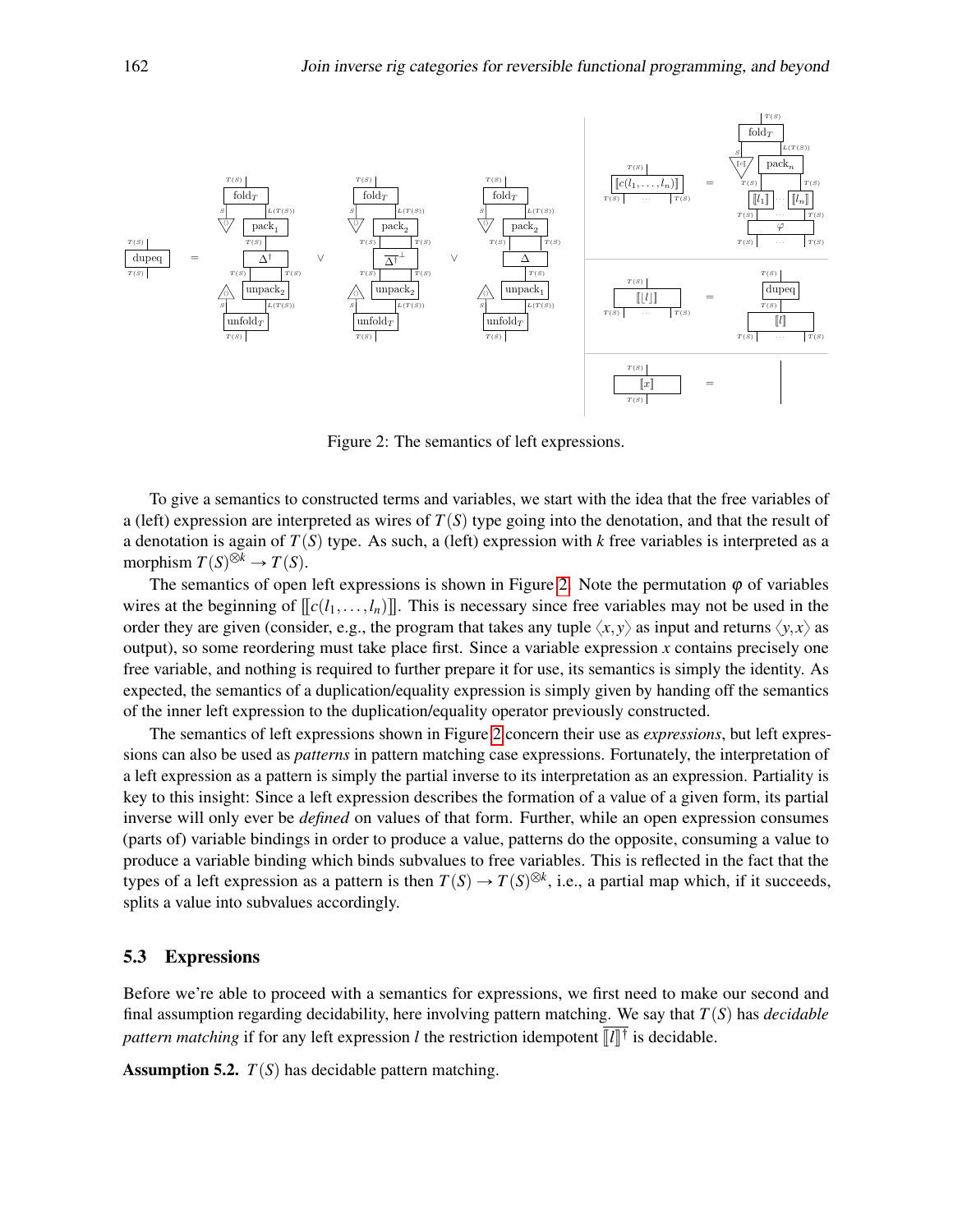#### R. Kaarsgaard & M. Rennela 163

We now turn to the semantics for expressions which, unlike those for left expressions, need to be parametrised by a *program context*. This is necessary since the expressions include (inverse) function calls, the semantics of which will naturally differ according to the definition of the function being invoked. Similar to [\[20\]](#page-14-14), we take a program context of *n* functions to be a morphism  $T(S)^{\oplus n} \to T(S)^{\oplus n}$ , and think of it as a sum  $\llbracket f_1 \rrbracket \oplus \cdots \oplus \llbracket f_n \rrbracket$  of interpretations of constituent functions.

Given such a program context  $\xi$ , we will use  $\xi_i$  as shorthand for  $\prod_i^{\dagger} \circ \xi \circ \prod_i$ , and since  $(\xi^{\dagger})_i = (\xi_i)^{\dagger}$ we may also use  $\xi_i^{\dagger}$  unambiguously. The semantics of expressions in a program context are shown *i* in Figure [3.](#page-12-1) As can be seen, function calls to the *i th* function in the program context are handled by evaluating the input before handing it off to the *i*<sup>th</sup> component of the program context. The let part of these expressions is handled by first permuting (reflecting the fact that some of the free variables may be used in  $l_{in}$  and others in *e*), and then passing the result to the semantics of *e* as the contents of a fresh variable. Inverse function invocation (using an rlet binder) is handled analogously, though using the *partial inverse* to the program context, rather than the program context itself. Left expressions are handled by passing them on to the earlier definition in Figure [2.](#page-10-0)

The semantics of case expressions require special attention: As with function invocation, since *l* may only use some of the free variables, we must first select the ones used by *l* using the permutation  $\varphi$ , and then pass the rest on to the bodies of each branch (which, by linearity, are each required to use the remaining variables). Then, after evaluating *l*, for each branch  $l_i \rightarrow e_i$ , we need to ensure that only values that did not match any of the previous branches are fed to this branch. This makes sure that branches are tried in the given order, and is why we must compose with  $\overline{[l_{i-1}]}^{\dagger}$   $\overline{[l_{i-1}]}^{\dagger}$  before trying to match using  $\llbracket l_i \rrbracket^{\dagger}$ . Should the match succeed, the resulting binding is passed to the semantics of the branch body *ei* . In this way, each branch of the case expression is constructed as a partial map performing its own pattern matching and evaluation, and the meaning of the entire case expression is simply given by gluing these partial maps together using the join. That the join exists follows by the fact that each branch is made explicitly disjoint from all of the previous ones, by composition with  $\overline{[l_{i-1}]^{\dagger}}^{\perp} \circ \cdots \circ \overline{[l_1]}^{\dagger}$  (not unlike Gram-Schmidt orthogonalisation).

### 5.4 Programs

We are finally ready to take on the semantics of function definitions and programs in Rfun. This is comparatively much simpler. Like expressions, the semantics of function definitions is given parametrised by a program context  $\xi$ . Since we made the simplifying assumption that any function definition is of the form  $f x \triangleq e$  for a single variable *x*, *e* alone is an expression with exactly one free variable. As such, we simply define the meaning of a function definition to be given by the semantics of its body,

$$
[[fx \triangleq e]]^{\xi} = [[e]]^{\xi}
$$

.

Finally, a program is simply a list of function definitions, but unlike functions, their semantics should be self-contained and not depend on context. To solve this bootstrapping problem, we use the fixed point operator on continuous morphism schemes  $Hom(T(S)^{\oplus n}, T(S)^{\oplus n}) \to Hom(T(S)^{\oplus n}, T(S)^{\oplus n})$  given by the canonical enrichment in domains. This, importantly, also allows (systems of mutually) recursive functions to be defined.

$$
[\![d_1;\ldots,d_n]\!]=\mathrm{fix}(\xi\mapsto [\![d_1]\!]^\xi\oplus\cdots\oplus[\![d_n]\!]^\xi) .
$$

This definition requires us to verify that the function  $\xi \mapsto [d_1] \xi \oplus \cdots \oplus [d_n] \xi$  is always continuous, but<br>this follows straightforwardly from the observation that only continuous operations (in perticular vertice) this follows straightforwardly from the observation that only continuous operations (in particular vertical and horizontal composition) are ever performed on the program context  $\xi$ .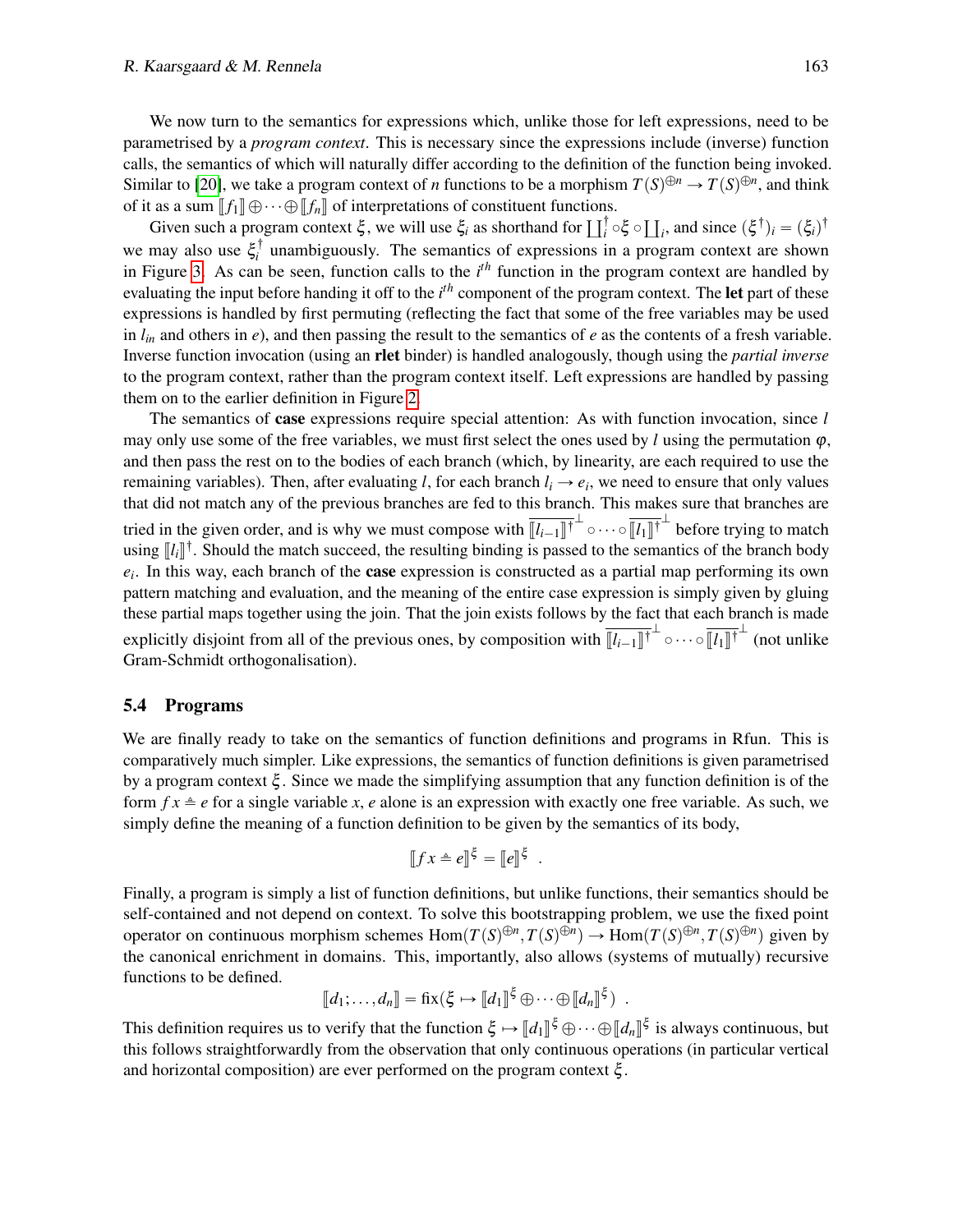<span id="page-12-1"></span>

Figure 3: The semantics of expressions in a program context ξ .

#### 5.5 Other reversible languages

Join inverse categorie, as a model for reversible computing, also outline models for other reversible languages than Rfun. We have already noted in Section [3](#page-5-0) that Theorem [3.5](#page-6-0) leads to an interpretation of recursive types in Theseus [\[27\]](#page-14-3). Noting that Theseus is built on the reversible combinator calculus  $\Pi^0$  [\[26\]](#page-14-15), and that it can be straightforwardly shown that join inverse rig categories are algebraically compact over join restriction functors and that they are examples of  $\dagger$ -traced  $\omega$ -continuous rig categories (in the sense of Karvonen [\[30\]](#page-14-16)), it follows that join inverse rig categories are models of Theseus. The fact that join inverse rig categories are  $\dagger$ -traced was established in [\[28\]](#page-14-11):

Proposition 5.3. *Every join inverse category with a join-preserving disjointness tensor (specifically any join inverse rig category) has a uniform trace operator*

$$
\mathrm{Tr}^U_{A,B}:\mathrm{Hom}(A\oplus U,B\oplus U)\to \mathrm{Hom}(A,B)
$$

*which satisfies*  $\text{Tr}_{A,B}^U(f)^\dagger = \text{Tr}_{B,A}^U(f^\dagger).$ 

Join inverse rig categories also turn out to constitute a model for structured reversible flowcharts, as studied in [\[19\]](#page-14-17). The two crucial elements in the interpretation of reversible flowcharts in inverse categories [\[19\]](#page-14-17) are: (inverse) *extensivity*, which holds for any join inverse category with a join-preserving disjointness tensor (specifically any join inverse rig category) and gives semantics to *reversible control flow*; and the presence of the  $\dagger$ -trace constructed previously, which describes *reversible tail recursion*.

## <span id="page-12-0"></span>6 Concluding remarks

In summary, we have introduced join inverse categories and constructed the categorical semantics of the expressions of the language Rfun. We have also argued that our categorical framework fits neatly in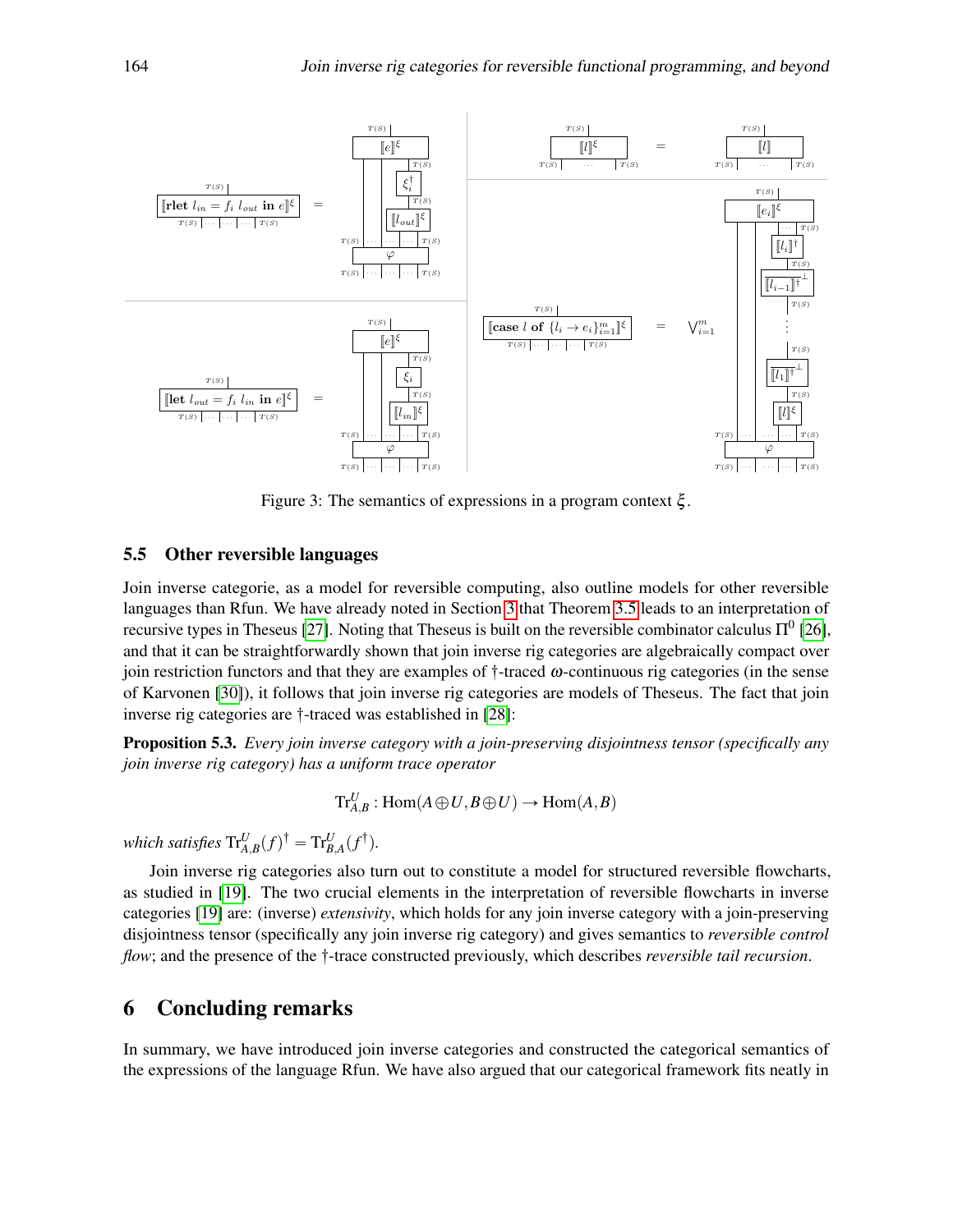other reversible languages (Theseus, reversible flowcharts). With arguably weak categorical assumptions, we showcase the strengths of join inverse category theory in the study of the semantics of reversible programming.

Rig categories and groupoids have previously been considered in connection with reversible computing. Notably, the Π family [\[9,](#page-13-8) [26\]](#page-14-15) of reversible programming languages, as well as the language CoreFun [\[25\]](#page-14-18), are essentially term languages for dagger rig categories. Many extensions of Π have since been considered (see, e.g., [\[10,](#page-13-9) [11,](#page-13-10) [23,](#page-14-19) [29\]](#page-14-20)). The notion of a *distributive* inverse category [\[18\]](#page-14-9) is also strongly related to our approach.

As future work, we consider the categorical treatment of languages for reversible circuits, for example in the context of abstract embedded circuit-description languages such as EWire [\[39\]](#page-15-14). Such a study would be particularly relevant in the context of the development of verification and optimisation tools for Field-Programmable Gate Array (FPGA) circuits, but also quantum circuits.

## References

- <span id="page-13-0"></span>[1] Samson Abramsky & Dominic Horsman (2015): *DEMONIC programming: a computational language for single-particle equilibrium thermodynamics, and its formal semantics*. In Chris Heunen, Peter Selinger & Jamie Vicary, editors: Proceedings 12th International Workshop on Quantum Physics and Logic, pp. 1–16, doi[:10.4204/EPTCS.195.1.](http://dx.doi.org/10.4204/EPTCS.195.1)
- <span id="page-13-2"></span>[2] Thorsten Altenkirch & Jonathan Grattage (2005): *A Functional Quantum Programming Language*. In: 20th IEEE Symposium on Logic in Computer Science (LICS 2005), 26-29 June 2005, Chicago, IL, USA, Proceedings, pp. 249–258, doi[:10.1109/LICS.2005.1.](http://dx.doi.org/10.1109/LICS.2005.1)
- <span id="page-13-5"></span>[3] Bogdan Aman, Gabriel Ciobanu, Robert Gluck, Robin Kaarsgaard, Jarkko Kari, Martin Kutrib, Ivan Lanese, ¨ Claudio Antares Mezzina, Łukasz Mikulski, Rajagopal Nagarajan et al. (2020): *Foundations of reversible computation*. In Irek Ulidowski, Ivan Lanese, Ulrik Pagh Schultz & Carla Ferreira, editors: Reversible Computation: Extending Horizons of Computing, Springer, pp. 1–40, doi[:10.1016/j.tcs.2015.07.046.](http://dx.doi.org/10.1016/j.tcs.2015.07.046)
- <span id="page-13-3"></span>[4] Holger Bock Axelsen & Robert Glück (2011): *What do reversible programs compute?* In Martin Hofmann, editor: FoSSaCS 2011, LNCS 6604, Springer, pp. 42–56, doi[:10.1007/978-3-642-19805-2.](http://dx.doi.org/10.1007/978-3-642-19805-2)
- <span id="page-13-6"></span>[5] Holger Bock Axelsen & Robin Kaarsgaard (2016): *Join Inverse Categories as Models of Reversible Recursion*. In: Foundations of Software Science and Computation Structures 2016, LNCS 9634, Springer, pp. 73–90, doi[:10.1007/978-3-642-29517-1.](http://dx.doi.org/10.1007/978-3-642-29517-1)
- <span id="page-13-7"></span>[6] Michael Barr (1992): *Algebraically compact functors*. Journal of Pure and Applied Algebra 82(3), pp. 211–231, doi[:10.1016/0022-4049\(92\)90169-G.](http://dx.doi.org/10.1016/0022-4049(92)90169-G)
- <span id="page-13-4"></span>[7] Charles H. Bennett (1973): *Logical reversibility of computation*. IBM Journal of Research and Development 17(6), pp. 525–532, doi[:10.1147/rd.176.0525.](http://dx.doi.org/10.1147/rd.176.0525)
- <span id="page-13-1"></span>[8] Antoine Bérut, Artak Arakelyan, Artyom Petrosyan, Sergio Ciliberto, Raoul Dillenschneider & Eric Lutz (2012): *Experimental verification of Landauer's principle linking information and thermodynamics*. Nature 483(7388), pp. 187–189, doi[:10.1143/JPSJ.66.3326.](http://dx.doi.org/10.1143/JPSJ.66.3326)
- <span id="page-13-8"></span>[9] William J. Bowman, Roshan P. James & Amr Sabry (2011): *Dagger traced symmetric monoidal categories and reversible programming*. Work-in-progress report presented at the 3rd International Workshop on Reversible Computation.
- <span id="page-13-9"></span>[10] Jacques Carette & Amr Sabry (2016): *Computing with semirings and weak rig groupoids*. In: Proceedings of the 25th European Symposium on Programming (ESOP 2016), Springer, pp. 123–148, doi[:10.1007/978-3-](http://dx.doi.org/10.1007/978-3-662-49498-1) [662-49498-1.](http://dx.doi.org/10.1007/978-3-662-49498-1)
- <span id="page-13-10"></span>[11] Chao-Hong Chen & Amr Sabry (2021): *A Computational Interpretation of Compact Closed Categories: Reversible Programming with Negative and Fractional Types*. Proc. ACM Program. Lang. 5(POPL), doi[:10.1016/j.tcs.2015.07.046.](http://dx.doi.org/10.1016/j.tcs.2015.07.046)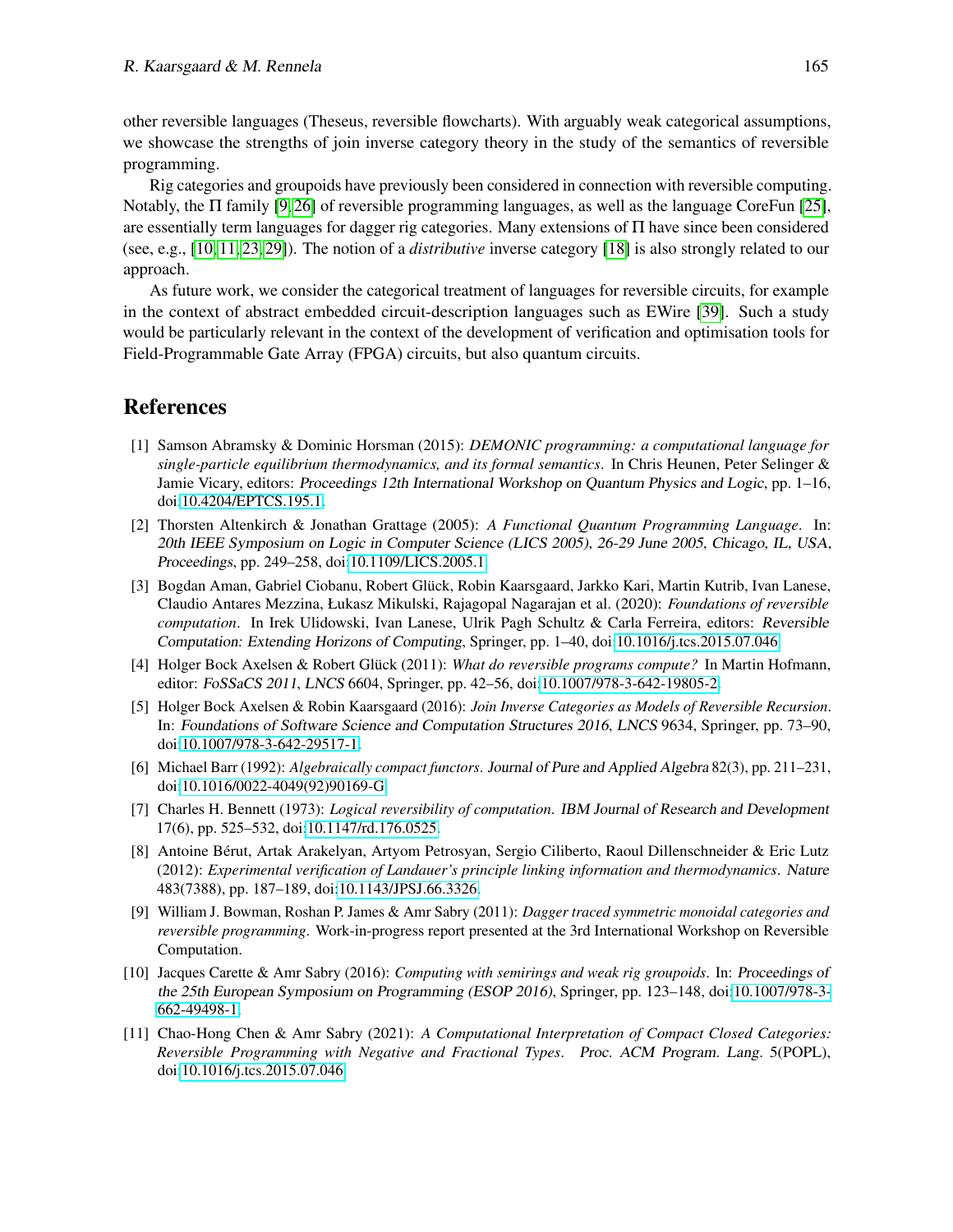- <span id="page-14-4"></span>[12] J. R. B. Cockett & Stephen Lack (2002): *Restriction categories I: Categories of partial maps*. Theoretical Computer Science 270(1–2), pp. 223–259, doi[:10.1016/S0304-3975\(00\)00382-0.](http://dx.doi.org/10.1016/S0304-3975(00)00382-0)
- <span id="page-14-5"></span>[13] J. Robin B. Cockett & Stephen Lack (2003): *Restriction categories II: Partial map classification*. Theoretical Computer Science 294(1), pp. 61–102, doi[:10.1016/S0304-3975\(01\)00245-6.](http://dx.doi.org/10.1016/S0304-3975(01)00245-6)
- <span id="page-14-13"></span>[14] Robin Cockett & Richard Garner (2014): *Restriction categories as enriched categories*. Theoretical Computer Science 523, pp. 37–55, doi[:10.1016/j.tcs.2013.12.018.](http://dx.doi.org/10.1016/j.tcs.2013.12.018)
- <span id="page-14-6"></span>[15] Robin Cockett & Stephen Lack (2007): *Restriction categories III: Colimits, partial limits and extensivity*. Mathematical Structures in Computer Science 17(04), pp. 775–817, doi[:10.1016/S1571-0661\(05\)80303-2.](http://dx.doi.org/10.1016/S1571-0661(05)80303-2)
- <span id="page-14-2"></span>[16] Ioana Cristescu, Jean Krivine & Daniele Varacca (2013): *A compositional semantics for the reversible pcalculus*. In: Logic in Computer Science (LICS), 2013 28th Annual IEEE/ACM Symposium on, IEEE, pp. 388–397, doi[:10.1109/LICS.2013.45.](http://dx.doi.org/10.1109/LICS.2013.45)
- <span id="page-14-0"></span>[17] Edward Fredkin & Tommaso Toffoli (1982): *Conservative logic*. International Journal of Theoretical Physics 21(3-4), pp. 219–253, doi[:10.1007/BF01857727.](http://dx.doi.org/10.1007/BF01857727)
- <span id="page-14-9"></span>[18] Brett Gordon Giles (2014): *An investigation of some theoretical aspects of reversible computing*. Ph.D. thesis, University of Calgary.
- <span id="page-14-17"></span>[19] Robert Glück & Robin Kaarsgaard (2018): A categorical foundation for structured reversible flowchart *languages: Soundness and adequacy*. Logical Methods in Computer Science Volume 14, Issue 3, doi[:10.23638/LMCS-14\(3:16\)2018.](http://dx.doi.org/10.23638/LMCS-14(3:16)2018)
- <span id="page-14-14"></span>[20] Robert Glück, Robin Kaarsgaard & Tetsuo Yokoyama (2019): *Reversible Programs Have Reversible Semantics*. In: Formal Methods. FM 2019 International Workshops, Lecture Notes in Computer Science 12233, pp. 413– 427, doi[:10.1016/j.tcs.2015.07.046.](http://dx.doi.org/10.1016/j.tcs.2015.07.046)
- <span id="page-14-10"></span>[21] Xiuzhan Guo (2012): *Products, Joins, Meets, and Ranges in Restriction Categories*. Ph.D. thesis, University of Calgary.
- <span id="page-14-12"></span>[22] Chris Heunen (2013): On the functor  $l^2$ . In: Computation, Logic, Games, and Quantum Foundations. The Many Facets of Samson Abramsky, Springer, pp. 107–121, doi[:10.1016/S0022-4049\(02\)00141-X.](http://dx.doi.org/10.1016/S0022-4049(02)00141-X)
- <span id="page-14-19"></span>[23] Chris Heunen & Robin Kaarsgaard (2021): *Quantum Information Effects*. ArXiv:2107.12144.
- <span id="page-14-7"></span>[24] Peter Mark Hines (1998): *The Algebra of Self-Similarity and its Applications*. Ph.D. thesis, University of Wales, Bangor.
- <span id="page-14-18"></span>[25] Petur Andrias Højgaard Jacobsen, Robin Kaarsgaard & Michael Kirkedal Thomsen (2018): *CoreFun: A Typed Functional Reversible Core Language*. In: International Conference on Reversible Computation, Springer, pp. 304–321, doi[:10.1016/j.tcs.2015.07.046.](http://dx.doi.org/10.1016/j.tcs.2015.07.046)
- <span id="page-14-15"></span>[26] Roshan P. James & Amr Sabry (2012): *Information Effects*. In: Principles of Programming Languages 2012, Proceedings, ACM, pp. 73–84, doi[:10.1145/2103656.2103667.](http://dx.doi.org/10.1145/2103656.2103667)
- <span id="page-14-3"></span>[27] Roshan P. James & Amr Sabry (2014): *Theseus: A High Level Language for Reversible Computing*. Reversible Computing 2014.
- <span id="page-14-11"></span>[28] Robin Kaarsgaard, Holger Bock Axelsen & Robert Glück (2017): *Join inverse categories and reversible recursion*. Journal of Logical and Algebraic Methods in Programming 87, pp. 33–50, doi[:10.1016/j.jlamp.2016.08.003.](http://dx.doi.org/10.1016/j.jlamp.2016.08.003)
- <span id="page-14-20"></span>[29] Robin Kaarsgaard & Niccolò Veltri (2019): *En Garde! Unguarded Iteration for Reversible Computation in the Delay Monad*. In: Proceedings of the 13th International Conference on Mathematics of Program Construction (MPC 2019), Springer, pp. 366–384, doi[:10.1007/978-3-030-33636-3.](http://dx.doi.org/10.1007/978-3-030-33636-3)
- <span id="page-14-16"></span>[30] Martti Karvonen (2019): *The Way of the Dagger*. Ph.D. thesis, University of Edinburgh.
- <span id="page-14-8"></span>[31] J. Kastl (1979): *Inverse categories*. In Hans-Jürgen Hoehnke, editor: Algebraische Modelle, Kategorien und Gruppoide, Akademie Verlag, Berlin, pp. 51–60.
- <span id="page-14-1"></span>[32] Martin Kutrib & Andreas Malcher (2010): *Reversible pushdown automata*. In A.-H. Dediu, H. Fernau & C. Martín-Vide, editors: LATA 2010, LNCS 6031, Springer-Verlag, pp. 368-379, doi[:10.1007/978-3-642-](http://dx.doi.org/10.1007/978-3-642-13089-2) [13089-2.](http://dx.doi.org/10.1007/978-3-642-13089-2)